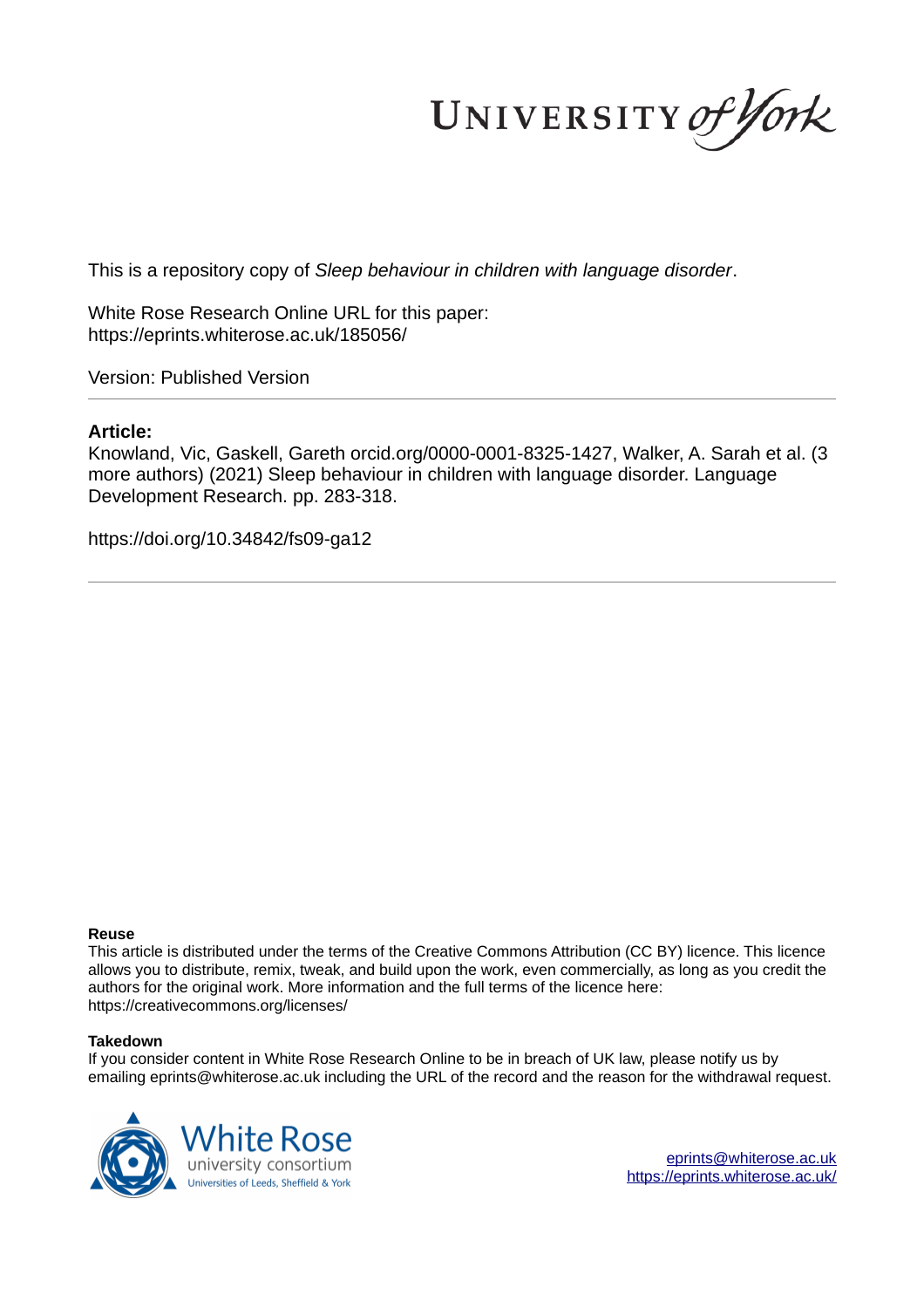# **Sleep behaviour in children with language disorder**

Victoria C. P. Knowland Mohreet Rauni M. Gareth Gaskell Sarah Walker Elaine van Rijn Lisa-Marie Henderson University of York, UK

Courtenay Norbury University College London, UK

**Abstract:** Sleep and language are intimately linked over childhood, yet objective measurements of sleep behaviour have never been compared between children with developmental disorders of language and their language-typical peers. The aim of this two-study series was to assess an emergent hypothesis that children with poor structural language development may also exhibit poor sleep. In Study 1, 196 parents of 4-10 year-old children completed the Children's Sleep Habits Questionnaire and the Children's Communication Checklist-2, including the parents of 61 children with reported language disorder. Parent-reported sleep behaviour and language ability showed a positive correlation, with children who scored more highly on the language measure showing better sleep behaviour. Interestingly, parental estimates of sleep duration showed an unexpected reverse pattern, with children who scored lower on the language measure being reported to go to bed earlier and sleep for longer than their peers. In Study 2, a subsample of 20 4-to-6 year-old children with language disorder and 20 language-typical age-matched peers contributed objective, actigraphy-derived estimates of sleep duration, efficiency and onset latency. Mirroring parental estimates in Study 1, actigraphy data showed the language disordered group slept for longer and more efficiently than their language-typical peers. We consider that parental perception of poor sleep behaviour in children with language difficulties may result from a history of poor sleep and/or from observed difficulties in sleep parameters that are not possible to assess with actigraphy. The data suggest that subjective reports of sleep behaviour and objective estimates of children's sleep be thought of as complementary.

**Keywords:** Sleep; Language Disorder; Actigraphy; CCC-2; CSHQ

**Corresponding author:** Victoria Knowland, Department of Psychology, University of York, YO10 5DD, UK; now at School of Education, Communication and Language Sciences, Newcastle University, NE1 7RU, UK. Email[: vic.knowland@newcastle.ac.uk](mailto:vic.knowland@newcastle.ac.uk)

#### **ORCID ID:** 0000-0003-4367-3689

Citation: Knowland, V.C.P., Rauni, M., Gaskell, M.G., Walker, S., van Rijn, E., Norbury, C.F., & Henderson, L-M. (2021). Sleep behaviour in children with language disorder. *Language Development Research*, 1(1), p 283-318. DOI: 10.34842/fs09-ga12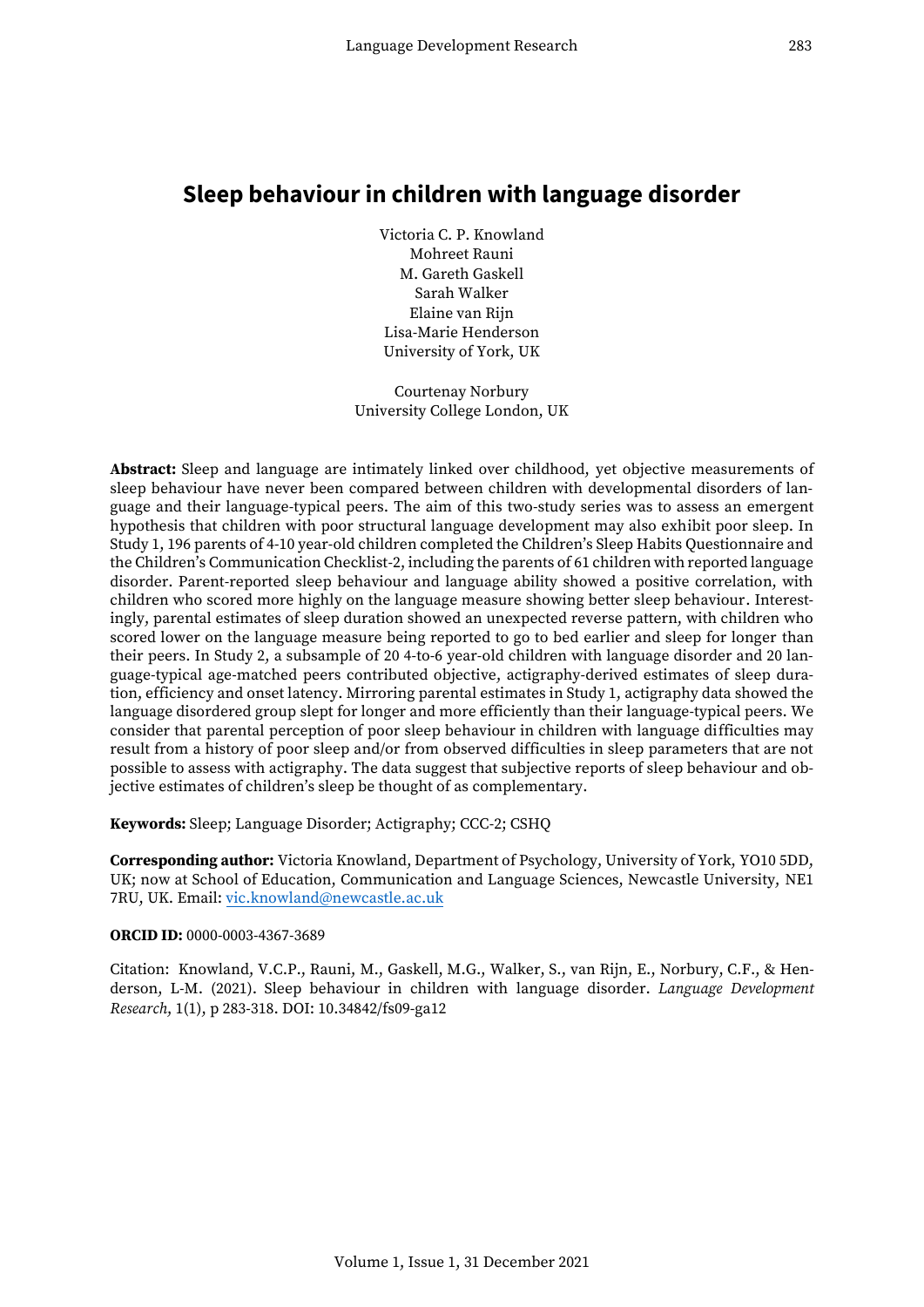#### **Introduction**

A developmental relationship between sleep and the emergence of linguistic skill in typically developing children has been repeatedly demonstrated. Observationally, unfragmented night-time sleep is positively associated with language performance in pre-school (Lam et al., 2011; Touchette et al., 2007; Quach et al., 2009), and school-age children (Buckhalt et al., 2009). Experimentally, daytime naps enhance new word learning in pre-school children (see Axelsson, Williams & Horst, 2016; Hubach et al., 2009; Kurdziel et al., 2013), and such behavioural gains are positively correlated with expressive vocabulary skill (Horváth et al., 2015). In school-aged children, sleep, compared to equivalent time awake, has been found to support the consolidation of declarative word learning and lexical integration (Henderson et al., 2012) and benefit the learning of word-pair associations (Backhaus et al., 2008).

Decades of work with adults has built a picture of the neural mechanisms by which sleep promotes the consolidation of new memories, including linguistic material, through a process of hippocampal re-activation (see Paller et al., 2021 for a recent review). While equivalent work on the mechanisms on memory consolidation during sleep is still to emerge in children, behavioural research converges on the importance of sleep for the acquisition of language. Despite this, children's behavioural sleep habits, such as duration and efficiency, have never been objectively measured in those with language disorder.

### **Sleep in Language Disorder**

The term *language disorder* refers to a neurodevelopmental disorder characterised by a deficit in the acquisition of language over childhood at any level of language description and in both receptive and expressive modalities. This definition covers idiopathic developmental language disorder (DLD), but extends more broadly to include any children who may not meet the criteria for DLD but 'who are likely to have language problems enduring into middle childhood and beyond' (Bishop et al., 2017; p.1070).

Describing behavioural sleep habits in the language disordered population is of considerable theoretical and clinical interest. Data from electroencephalography recording suggest that around half of children with DLD show atypical electrophysiological activity such as epileptiform discharges during sleep (Dlouha et al., 2020; Echenne et al., 1992; Fabbro et al., 2000; Overvliet et al., 2011; Picard et al., 1998). Initial behavioural evidence also exists to suggest that sleep may not support language learning in individuals with DLD to the same extent or in the same way as in typically developing peers, with adults who have language disorder showing reduced overnight consolidation of new phonemic learning (Earle et al., 2017). A description of sleep behaviour in children with language disorders is currently a missing link in understanding the association between sleep and language development. By 'sleep behaviour' here we mean habitual patterns of behaviour, cognition and emotion which occur during and proximate to sleep. Measurements of sleep behaviours includes subjective estimates, as well as objectively measured sleep parameters such as duration and timing of sleep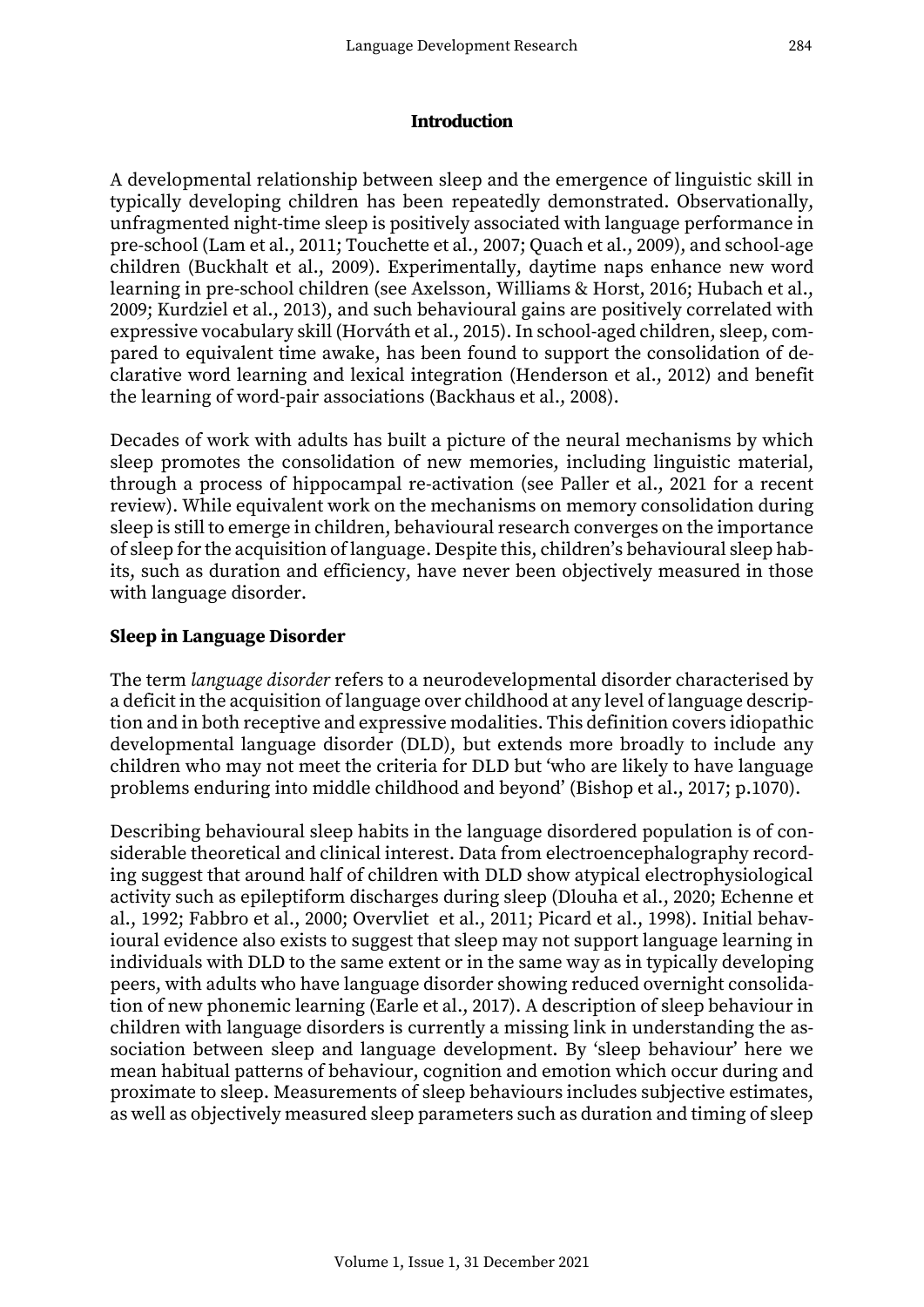### activity.

Botting and Baraka recently explored subjectively measured sleep habits of 3-18 year old children with language disorders or typical development, using parent report (Botting & Baraka, 2017). Children with language disorders were reported to experience longer sleep-onset latencies (the time it takes to fall asleep after lights out) than their typically developing peers, and were more likely to wake early. Across the sample, sleep-onset latency was found to correlate with both syntax and semantic/pragmatic ability as measured by the Children's Communication Checklist (CCC; Bishop, 1998). One other study using parent-report found that children with clinically meaningful delays in receptive vocabulary at 60 months showed less mature sleep patterns (i.e., less consolidated night-time sleep) at 6 and 18 months of age compared to children with typical language development or transient delays (Dionne et al., 2011)<sup>1</sup>.

## **Sleep in Autism**

The work of Botting and Baraka represents an important step forward in understanding the sleep behaviours of children with language disorders. However, nearly a third of the language disordered participants in this study also had an autism spectrum condition. This is an important limitation as children with autism are already known to show extended sleep-onset latency according to parental report (see Díaz-Román et al., 2018 for a review). Indeed links between sleep difficulties and autism have been fairly consistently demonstrated. According to parent report, sleep problems co-occur with early autism symptoms and worsen over development (Verhoeff et al., 2018), with children who have autism going to bed later and getting up earlier than their peers from around 30 months of age (Humphreys et al., 2014). Over the pre-school years, sleep problems as defined by the Children's Sleep Habits Questionnaire (CSHQ; Owens et al., 2000) are more than twice as common in children with a diagnosis of autism, with group differences emerging on every subscale of the questionnaire (Reynold et al., 2019). Actigraphy data from pre-schoolers with autism and general developmental delay have also shown greater night-to-night variability in sleep measures for both groups compared to typically developing peers (Anders et al., 2011). Overall, sleep difficulties in this group are seen in objectively recorded global measures such as total sleep time (Elrod et al., 2015) but are more consistently observed in subjective, parent-reported measures (Díaz-Román et al., 2018 ).

## **The Current Study**

The current paper aims to describe basic sleep behaviour in relation to language development over childhood. The extant literature is suggestive of a link between impoverished sleep behaviour and the disordered development of structural language; however this is currently based on subjective parent-report. The nature of objectively measured sleep behaviour in children with clinically significant language deficits is yet to be described. Furthermore, it is not yet clear whether an association between

 $^{\rm 1}$  While this study considered a linguistic domain relevant to clinical language disorders (receptive vocabulary), diagnoses were not reported.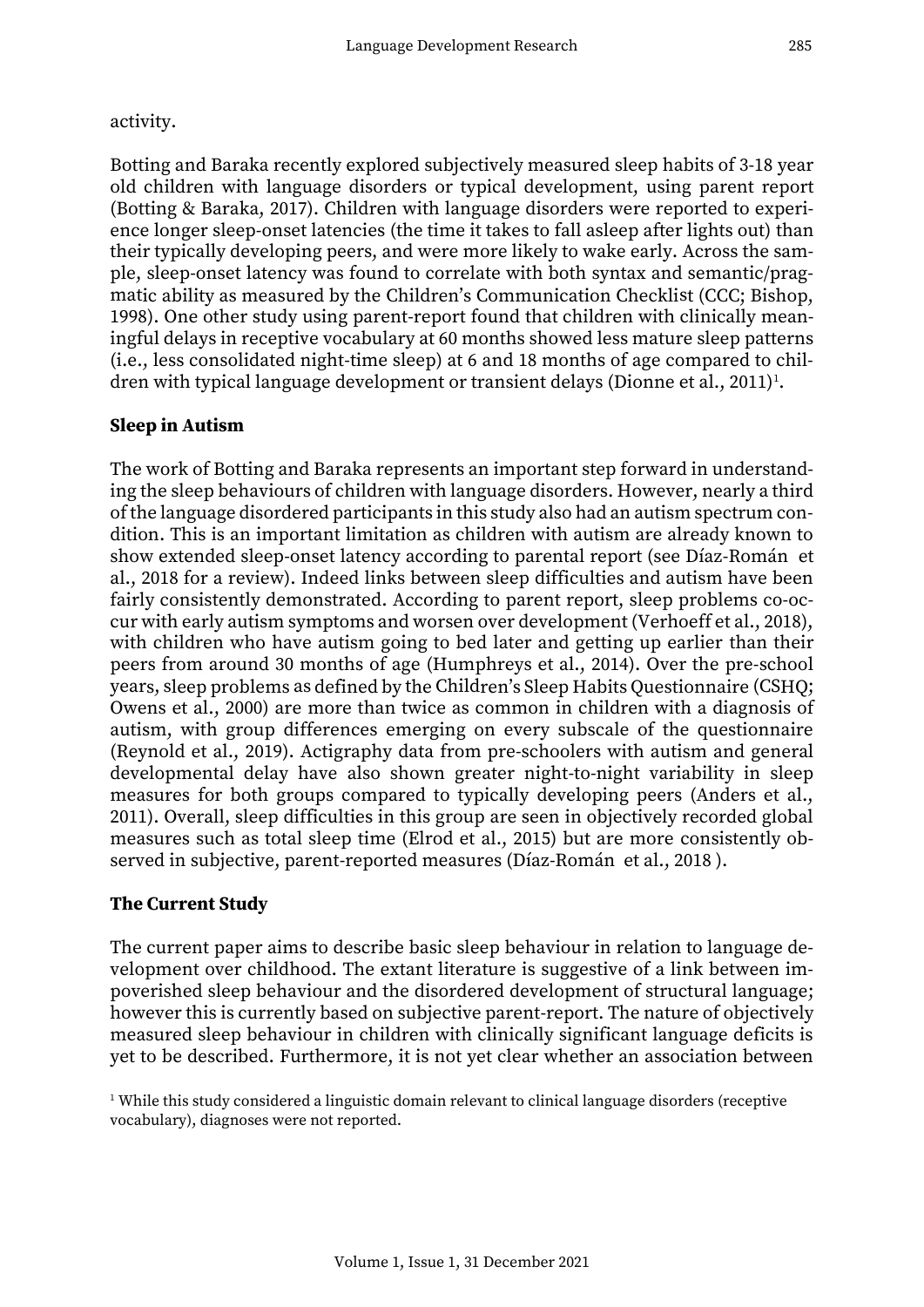sleep problems and language disorder can be explained by the inclusion of children with autism in previous studies of language disorder (Marini et al., 2020; Williams et al., 2008). We therefore focused on the relationship between sleep in early-mid childhood (primary school age) and the acquisition of oral language independent of social communication skills over two studies. Study 1 employed parent-report to consider subjective relationships between language ability and sleep behaviour, while Study 2 employed actigraphic recording to look at the duration and efficiency of children's sleep along with objectively measured language ability.

Study 1 utilised two questionnaires to replicate and extend the work of Botting and Baraka (2017). The aim of Study 1 was to describe basic, parent-reported sleep behaviour and estimates of sleep quantity (as described by the Children's Sleep Habits Questionnaire) in relation to language development (as described by parent report and the Children's Communication Checklist-2) in primary-school aged children without autism. We hypothesised that children whose parents reported better language ability would also have fewer parent-reported sleep problems.

#### **Study 1**

#### **Method** *Measures*

Parents were asked to fill out two well-established questionnaires, the CSHQ (Owens et al., 2000), and the Children's Communication Checklist-2 (CCC-2; Bishop, 2003), along with their child's age, sex, and a description of any developmental disorders and/or diagnoses. The study was granted ethical approval from the Department of Psychology's Departmental Ethics Committee at the University of York.

The CCC-2 is a 70 item parent-rated questionnaire, which asks respondents to quantify their children's strengths and weaknesses in communication on a scale of 0 ("less than once a week") to 3 ("every day"). The questionnaire is split into 10 sub-scales, which generate a General Communication Composite (hereafter referred to as CCC General) and a Social Interaction Deviance Composite (hereafter referred to as CCC Social). The CCC General describes structural language ability and is composed of the subscales: A-Discourse, B-Syntax, C-Semantics, D-Coherence, E-Inadequate initiation, F-Stereotyped language, G-Use of context and H-Non-verbal communication. The CCC Social describes whether or not pragmatic aspects of communication are in line with a child's general communication skill and is calculated by subtracting the age-normed scores for the grammatical/semantic sub-scales  $(A + B + C + D)$  from the age-normed scores for the pragmatic sub-scales  $(E + H + I-Social$  relations  $+ I$ -Interests), a score of 0 suggests that structural language and social language are exactly in line. A score below 55 on the CCC General, in conjunction with a CCC Social score of 9 or more is consistent with a profile characteristic of DLD. A CCC General score below 55 with a negative CCC Social score is suggestive of autism, as is a CCC Social score of -15 or below with any CCC General score.

The CSHQ is a 33 item sleep screening instrument which asks parents about their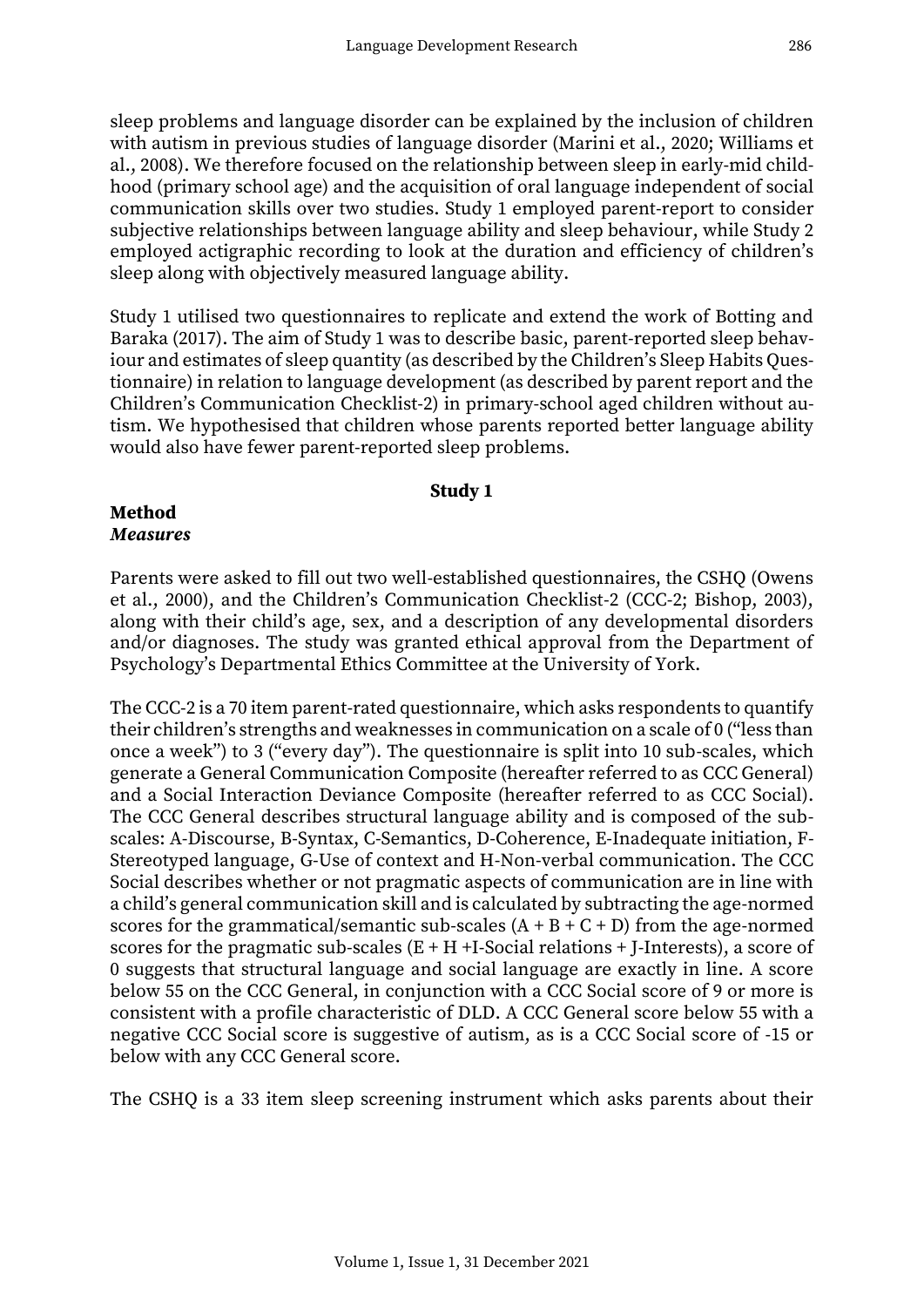child's sleep habits over the last week (or the most recent typical week). The CSHQ is concerned with sleep behaviour, that is, behavioural habits, emotions and cognitions about sleep, night-time activity including sleep-walking (an example of a parasomnia), as well as medical aspects such as sleep-disordered breathing as indicated by snoring. Scores are given for eight subscales plus a total score (CSHQ Total), with high scores indicating more difficulty in that domain. The subscales are as follows: Bedtime Resistance; Sleep Onset Delay; Sleep Duration; Sleep Anxiety; Night Wakings; Parasomnias; Sleep Disordered Breathing; and Daytime Sleepiness. Each item is scored on a scale of 1-3, such that the minimum score is 33 and the maximum 99; the clinical threshold for concern on the CSHQ is a total (sum) score of 41. Parents are also asked to estimate their child's 'bed time', 'waking time' and their 'usual amount of sleep each day'. Test-retest reliability for subscales ranges from r= .62-.79, while sensitivity for distinguishing between clinical and control groups is .80, and specificity .72. In addition to these two published questionnaires, parents were asked to fill out a descriptive Sleep History questionnaire devised by the research team to give an overall impression of how parents viewed their child's sleep. This questionnaire is available in Supplementary Materials.

### *Participants*

In total, 273 datasets were available for analysis. 242 datasets were collected from parents completing the questionnaires online; these parents were recruited through social media, parent groups, schools and the University of York newsletter. A link to the questionnaire was sent out with a brief description of the aims of the study which mentioned the team's interest in all children, particularly those with developmental disorders of language. An additional 31 datasets were included from a previous study in the lab (Fletcher et al., 2019; Knowland et al., 2019), to which participants were recruited either as typically developing controls, or on the basis of parental concerns about language development ( $n = 9$ ). Methods of recruitment were the same in this latter case, but parents completed the questionnaires on paper.

Thirty datasets were removed as parents reported that their child had a diagnosis or suspected diagnosis of autism (to address whether any differences in sleep behaviours are apparent in language disorder independent of autism); a further 14 were removed because parents did not complete the CSHQ. As the CSHQ was developed to assess the sleep behaviour of 4-to-10 year old children (Owens et al., 2000), and the CCC-2 was developed to assess the language profiles of 4-to-16 year olds (Bishop, 2003), children outside the age range of the CSHQ were removed from the analysis. This process left 196 participants whose parents reported no developmental concerns (n=135) or whose parents described a developmental language difficulty but no other biomedical condition (n=61).

If parents reported that their child had a difficulty with language development they were asked to describe it and to provide any diagnoses their child had been given. Sixty one parents described their child as having a difficulty with language development that extended beyond pronunciation. Although a smaller number (n=38) used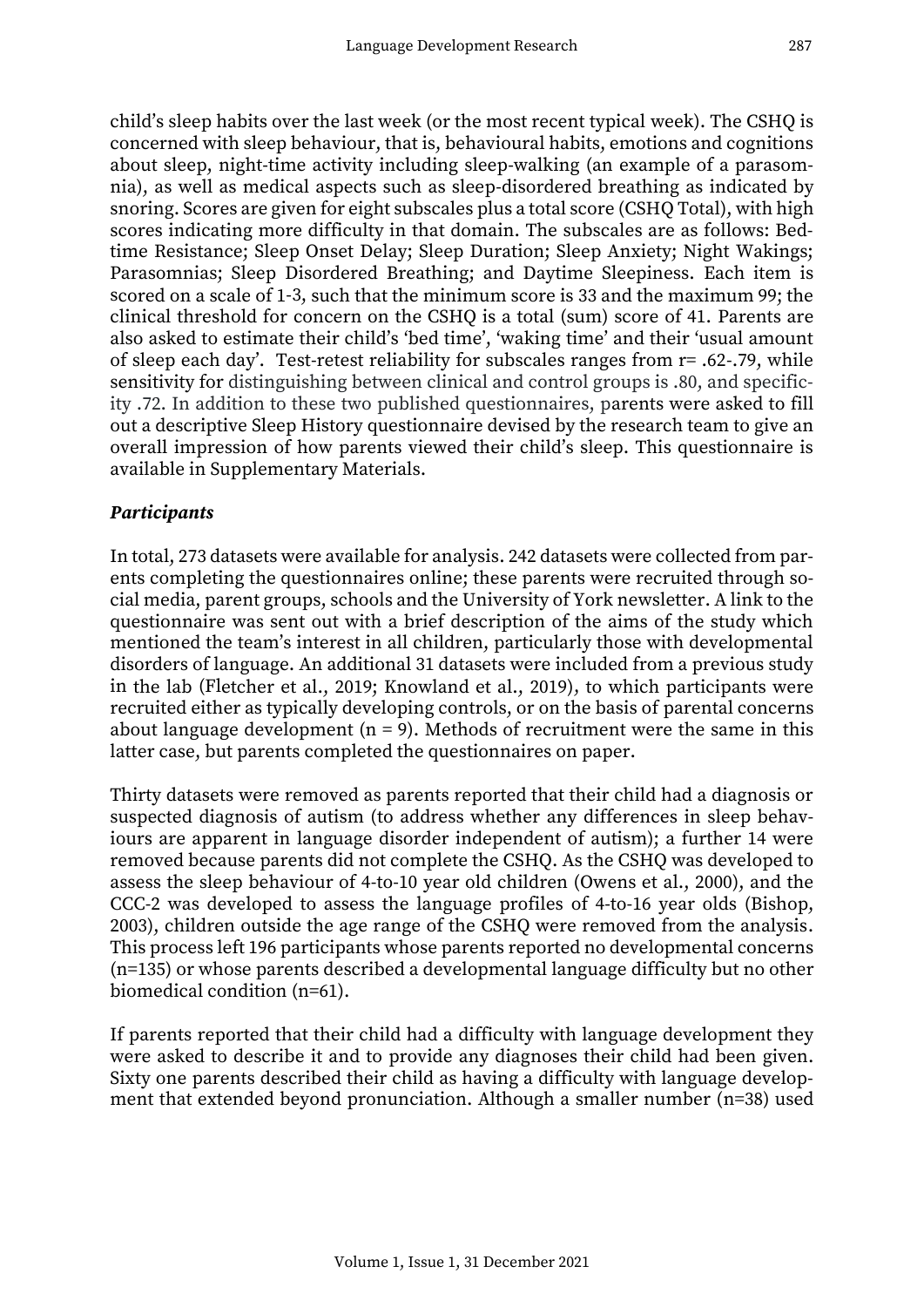the term DLD or similar, we included all 61 children in a Language Disordered (LD) group as language disorder of unknown origin is understood to extend beyond the group of children who meet criteria for a diagnosis of DLD (see Norbury et al., 2016).



**Figure 1.** *Scores on the CCC General (CCC-2 GCC subscale) and CCC Social (CCC-2 SIDC subscale). A CCC Social score of 0 suggests that social and pragmatic skills are exactly in line with general language skill, while scores above this indicate better social and pragmatic skill compared to language. 188 participants in Study 1 are shown who either did or did not have a Language Disorder according to parent report. (Those participants represented by filled shapes also participated in Study 2.)*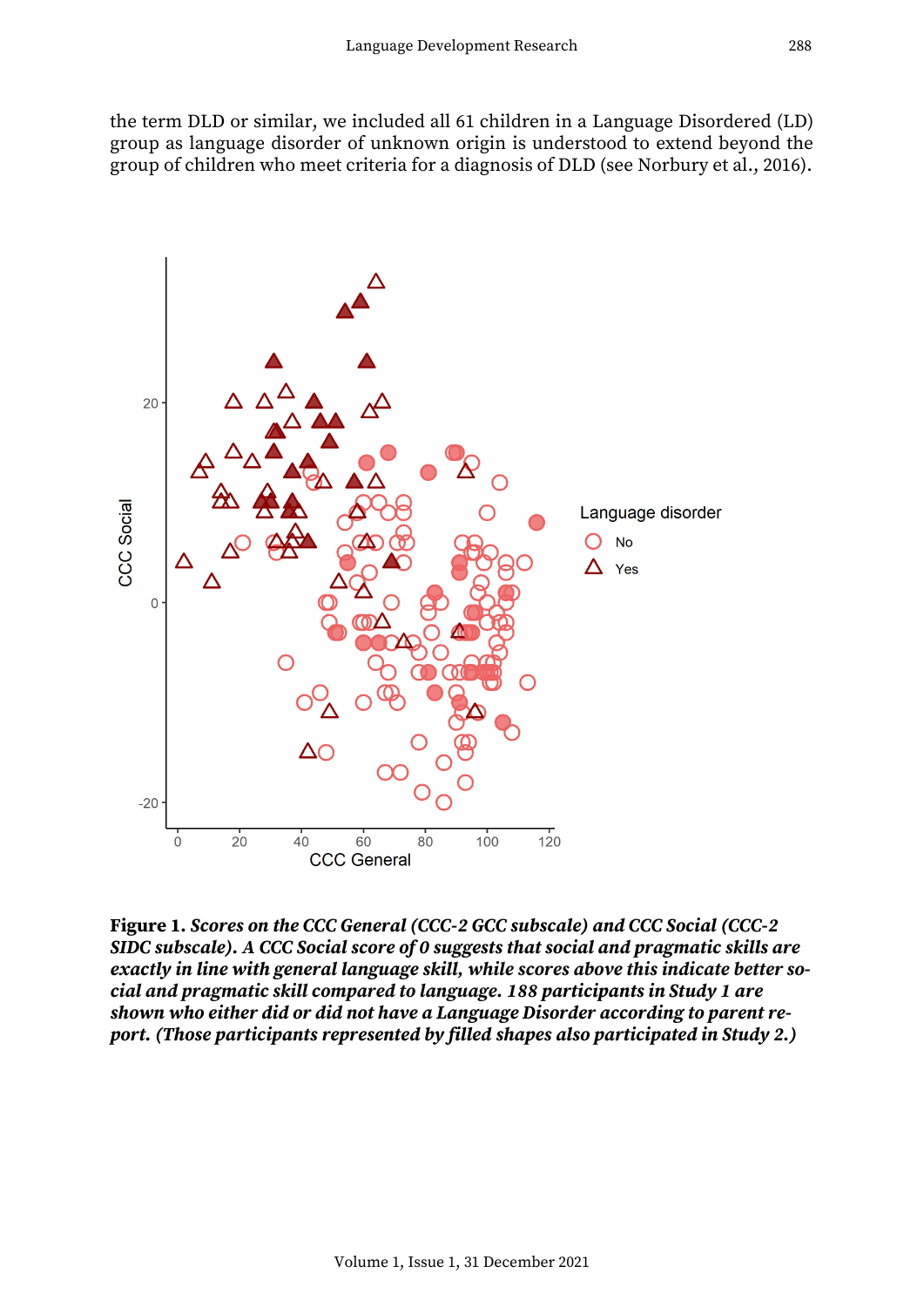Of the sample of children in the LD group, 38 were male and 23 female, with an average age of 80.44 months (6 years, 8 months; *SD* = 23.58 months); while in the comparison group (Typically Developing; TD), 76 were male and 59 female, with an average age of 86.09 months (7 years, 2 months; *SD* = 23.58 months). CSHQ profiles for the whole sample are given in Table 1. The Language Disordered group scored significantly lower on CCC General (group mean = 42.11 (*SD* = 21.26), compared to the TD group (group mean = 81.51,  $SD = 20.72$ ;  $t(104.2)=11.770$ ,  $p < 0.001$ ), but had higher scores on the CCC Social as this measure is relative to language ability (LD group mean = 10.98, *SD* = 9.52; TD group mean = -1.43, *SD* = 8.24; *t*(94.2) = -8.547, *p* <0.001). The relationship between CCC General and CCC Social is illustrated in Figure 1 for each group.

| CSHQ subscale      | # of  | Mean  | <i>SD</i> | Min | Max | <b>Skew</b> | Kurto-  |
|--------------------|-------|-------|-----------|-----|-----|-------------|---------|
|                    | items |       |           |     |     |             | sis     |
| Bedtime resistance | 6     | 7.76  | 2.49      | 2   | 16  | 1.31        | 1.16    |
| Sleep onset delay  |       | 1.62  | 0.76      |     | 3   | 0.76        | $-0.86$ |
| Sleep duration     | 3     | 4.10  | 1.52      | 2   | 9   | 1.26        | 0.64    |
| Sleep anxiety      | 4     | 5.63  | 1.89      | 2   | 12  | 1.18        | 0.81    |
| Night wakings      | 3     | 4.06  | 1.48      | 2   | 9   | 1.44        | 1.39    |
| Parasomnias        |       | 8.80  | 1.73      | 7   | 15  | 0.85        | 0.17    |
| <b>SDB</b>         | 3     | 3.39  | 0.85      | 2   | 8   | 2.75        | 9.79    |
| Daytime sleepiness | 8     | 11.01 | 2.51      | 8   | 18  | 0.82        | $-0.06$ |
| Total              | 33    | 45.78 | 8.10      | 33  | 73  | 0.75        | $-0.17$ |

**Table 1.** *CSHQ profiles for the sample N = 196. SDB = Sleep Disordered Breathing.*

## **Results** *Exploratory Analyses*

Analysis of the questionnaire data was undertaken in an exploratory manner to allow a focused, pre-registered analysis of the objective, actigraphy data in Study 2. Correlations were assessed between CCC General and each of the CSHQ subscales (see Table 2). High scores on the CSHQ subscales indicate poor sleep, while high scores on the CCC-2 indicate better language ability. The negative correlations evident in Table 2 therefore suggest that those with better language have better sleep habits.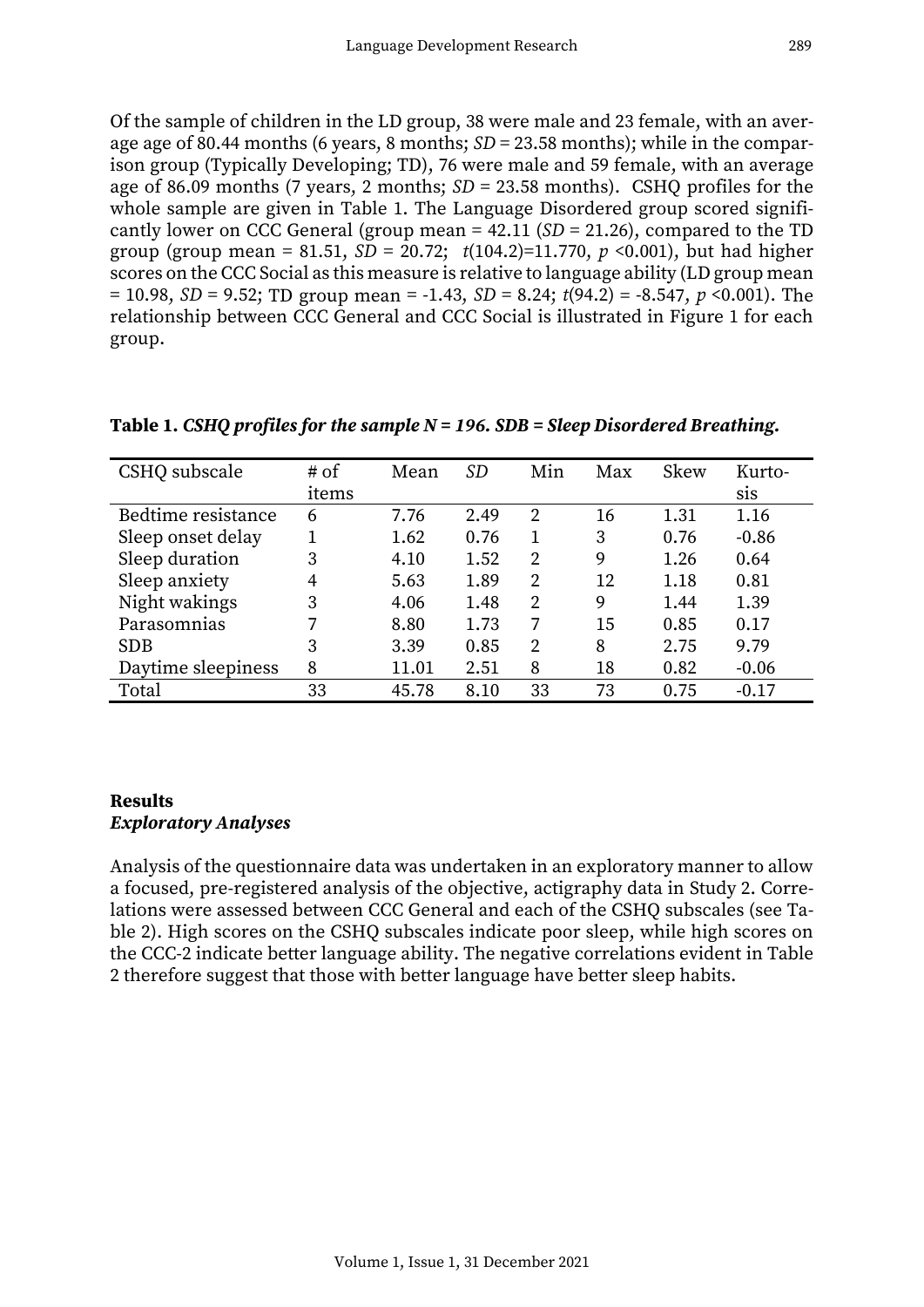|                         |                    |     | CCC General |            | CCC Social |           |
|-------------------------|--------------------|-----|-------------|------------|------------|-----------|
|                         |                    | df  |             |            | r          |           |
| subscale<br><b>CSHQ</b> | Bedtime resistance | 186 | $-0.10$     | 0.194      | 0.06       | 0.400     |
|                         | Sleep onset delay  | 186 | $-0.12$     | 0.111      | $-0.04$    | 0.580     |
|                         | Sleep duration     | 186 | $-0.25$     | $0.001***$ | 0.10       | 0.174     |
|                         | Sleep anxiety      | 186 | $-0.23$     | $0.002**$  | 0.08       | 0.270     |
|                         | Night wakings      | 186 | $-0.22$     | $0.003**$  | 0.21       | $0.004**$ |
|                         | Parasomnias        | 186 | $-0.26$     | $0.001***$ | $-0.03$    | 0.725     |
|                         | <b>SDB</b>         | 186 | $-0.16$     | $0.031*$   | 0.15       | $0.037*$  |
|                         | Daytime sleepiness | 186 | $-0.16$     | $0.024*$   | 0.02       | 0.772     |
|                         | Total              | 186 | $-0.34$     | $0.001***$ | 0.09       | 0.220     |

**Table 2.** *Correlations between each subscale of the CSHQ and the general language score from the CCC-2 (CCC General). Italic font indicates those p-values that do not survive Bonferroni-Holm correction. 188 parents completed both the CCC-2 and the CSHQ. SDB = Sleep Disordered Breathing. \*p<0.05, \*\*p<0.01, \*\*\*p<0.001.*

Having established sample-wide associations between CSHQ and CCC General, a weighted regression was run to predict CSHQ Total score from a binary measure of whether children were reported by their parent as being language disordered or not. Five predictors were controlled for in the model, as they might be expected to explain variance in the dependent measure independently of the main predictor of interest. The continuous predictor Age (in months), and the binary predictor Sex were included, along with binary predictors describing whether or not parents reported a difficulty with Attention, Literacy and/or Social interaction, each of which has been associated with sleep differences in children (Carotenuto et al., 2016; Díaz-Román et al., 2018; Mehta et al., 2019 respectively). Parents had an opportunity to report these issues either in response to whether their child had a developmental disorder such as dyslexia or ADHD ('*Does your child have a diagnosis, or possible diagnosis, of any other developmental disorders?*'), or when they described a language disorder ('*Please describe your child's language difficulties and what their diagnosis is, if they have one*. '). Of these five predictors, Age ( $B = -0.02$ ,  $z = -2.83$ ,  $p = 0.005$ ), Literacy ( $B = 2.90$ ,  $z = 3.99$ ,  $p < 0.001$ ) and Social interaction ( $B = 3.02$ ,  $z = 2.58$ ,  $p = 0.010$ ) were predictive of Language Disordered group membership. These five predictors were used to calculate propensity scores for membership of the Language Disordered group.

Table 3 shows the details of a linear regression model predicting CSHQ Total by LD group membership, Literacy, Social skills, Attention, Age and Sex weighted by propensity score. The weighted model controls for differences between the LD and TD groups with respect to those factors included in the propensity score. After weighting, the groups are matched with respect to these factors, allowing an analysis of the effect of LD group membership only.

The model significantly predicted CSHQ Total;  $F(11.2, 189) = 3.213$ ,  $p = 0.005$ , with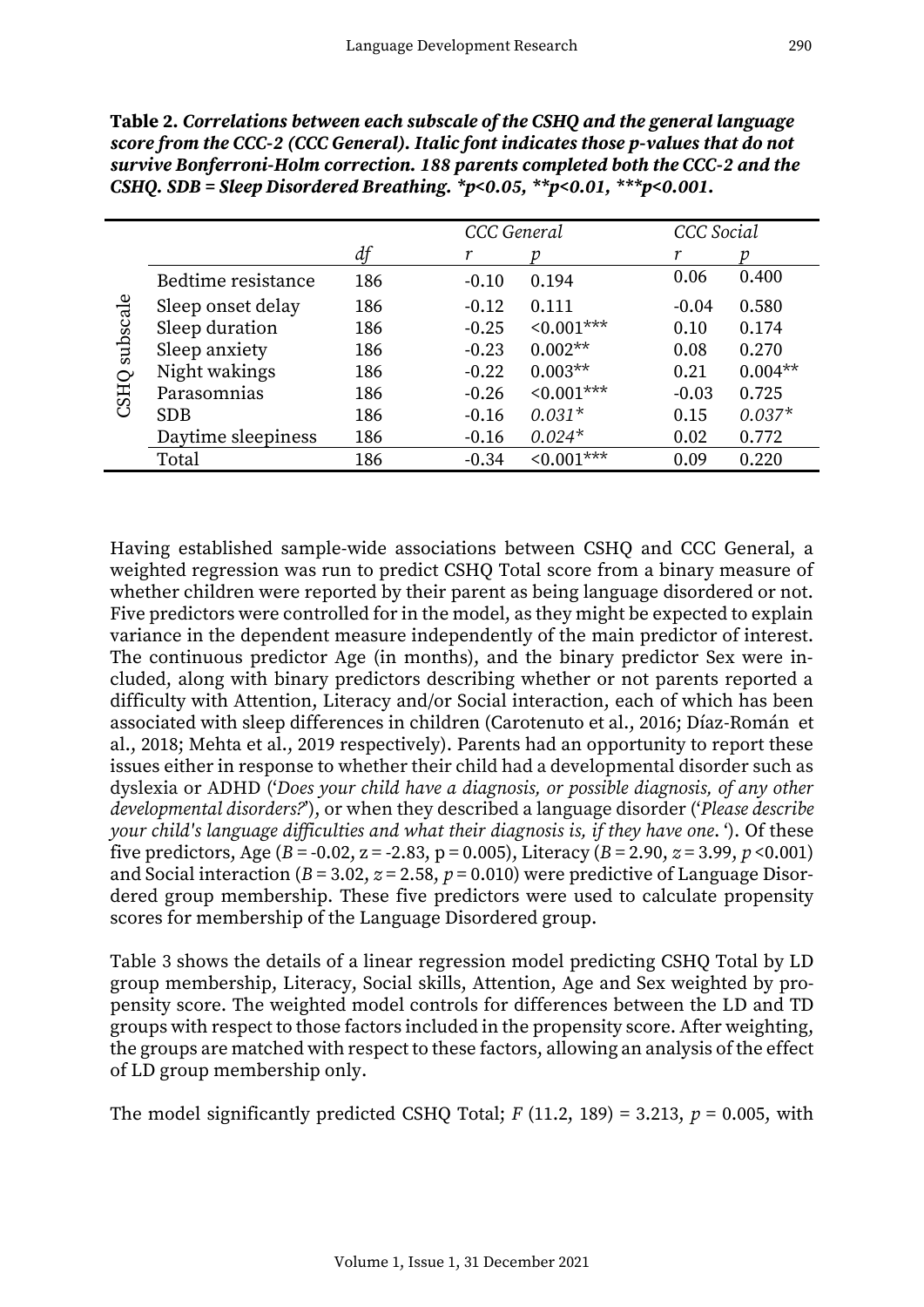membership of the Language Disordered group being the sole independently significant predictor. An unweighted model was also run as is presented alongside the weighted model in Supplementary Materials (Table SM1). Notably, membership of the Language Disordered group remains a significant predictor in the unweighted model. The relationship between language skill and CSHQ Total score is illustrated in Figure 2, which shows CSHQ Total for the LD and TD groups. Despite some visual indication of bimodality in the LD scores, both groups show unimodal distributions according to Hartigan's Dip Test (for TD  $D = 0.037$ ,  $p = 0.120$  and for LD  $D = 0.519$ ,  $p =$ 0.246).

|           | В       | Lower   | Upper  | t        | р          |
|-----------|---------|---------|--------|----------|------------|
|           |         | 95% CI  | 95% CI |          |            |
| Intercept | 44.96   | 40.03   | 49.88  | 17.879   | $0.001***$ |
| LD group  | 3.21    | 0.98    | 5.44   | 2.820    | $0.005***$ |
| Age       | $-0.04$ | $-0.08$ | 0.01   | $-1.530$ | 0.128      |
| Sex       | 2.05    | $-0.24$ | 4.34   | 1.756    | 0.081      |
| Attention | 8.90    | $-0.21$ | 18.01  | 1.915    | 0.057      |
| Literacy  | 2.93    | $-1.30$ | 7.15   | 1.359    | 0.176      |
| Social    | 6.72    | $-1.22$ | 14.66  | 1.659    | 0.099      |

**Table 3.** *Weighted regression model predicting CSHQ Total scores. \*\*\*p<0.001.*

The CSHQ asks parents for their child's 'bed time', 'waking time' and their 'usual amount of sleep each day'. Given that bed times, wake times and sleep duration change as children get older (see Acebo et al., 2005; Iglowstein et al., 2003), we ran partial correlations to assess relationships with CCC General, taking Age (in months) into account. Controlling for Age, significant partial correlations emerged between CCC General and 'bed time' ( $r_{\text{partial}}$  (174) = 0.18, p = 0.020), as well as 'usual amount of sleep' ( $r_{\text{partial}}$  (160) = -0.20, p = 0.013), but not with 'waking time' ( $r_{\text{partial}}$  (162) = 0.13, p = 0.100). So as general language ability increased, bed time got later in this sample, and sleep amount was reduced, suggesting that children with poorer language got *more* sleep than their peers rather than less. This result was unexpected in the context of the rest of the CSHQ showing the opposite pattern of association with language skill.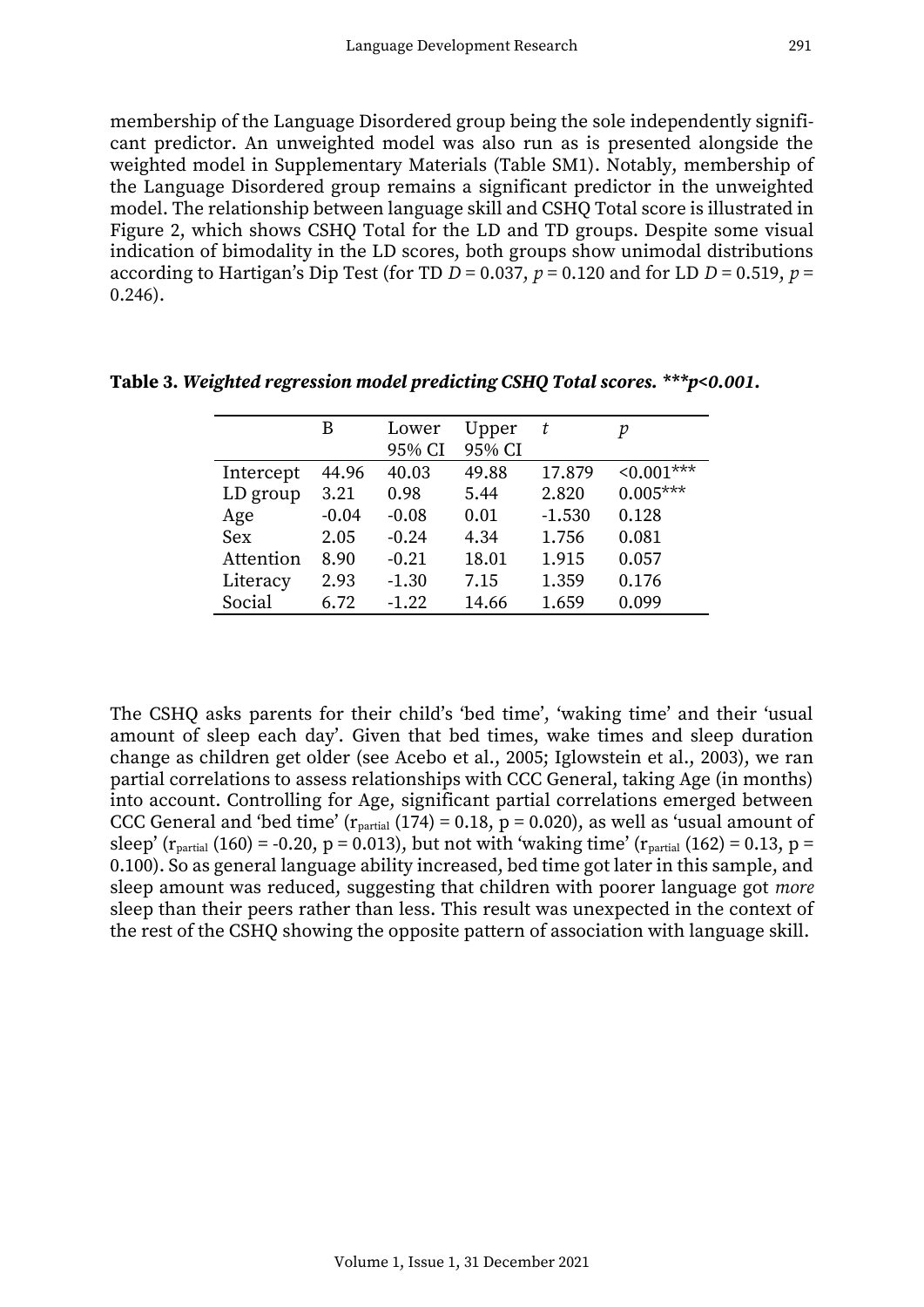

**Figure 2.** *Box plot of CSHQ Total by membership of the Language disordered group.* 

#### **Discussion**

Study 1 aimed to describe parent-reported sleep behaviour in primary-school aged children as a function of parent-reported language ability. We saw an association between better general language ability as described by the CCC-2 and better scores in the following domains of sleep behaviour as described by the CSHQ: Sleep Duration, Sleep Anxiety, Night Wakings, and Parasomnias (Sleep Disordered Breathing and Daytime Sleepiness were also associated with language ability but did not survive Bonferroni-Holme correction). CCC Social was shown to correlate with the Night Wakings and Disordered Breathing scales of the CSHQ (although the latter did not survive Bonferoni Holm correction), with more sleep problems seen in those with better social/pragmatic skills relative to general language skill. CCC Social was included here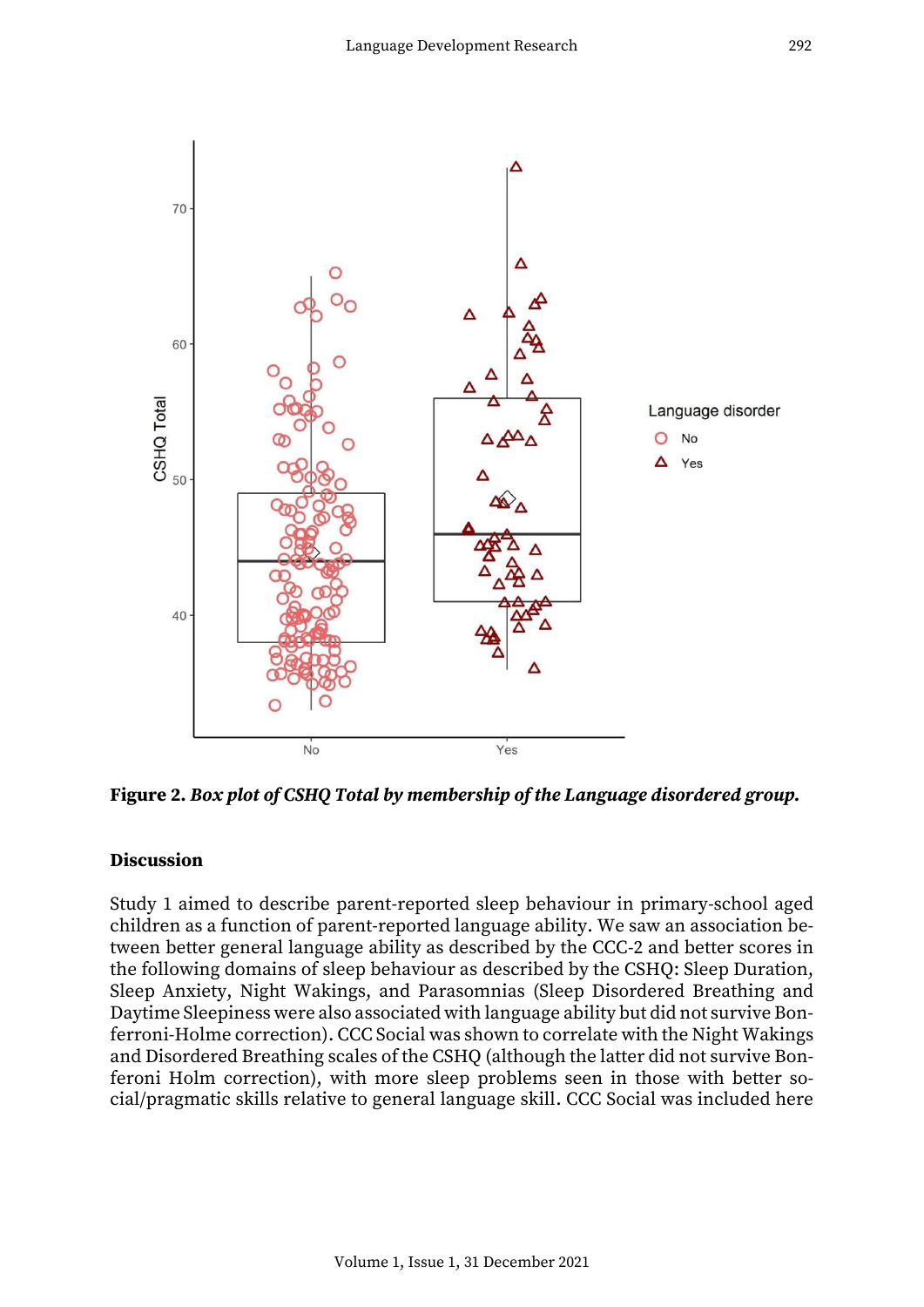to consider whether sleep variables co-vary more closely with structural or social/pragmatic aspects of language. The relative lack of correlations between CSHQ subscales and CCC Social does not indicate an absence of any relationship between social competence and sleep behaviour, just an absence of clear relationships between social difficulty over and above language difficulty, and sleep behaviour. The positive correlation between CCC Social and two CSHQ scales may reflect the fact that children in the LD group have higher CCC Social scores and more sleep problems in this sample.

In support of an association between fewer sleep problems and better language ability, we went on to show that parent-reported language difficulty (a binary measure) predicted CSHQ Total score. Interestingly though, while parents reported poorer sleep behaviours in those children with poorer language, when asked for numerical estimates of bed time, wake time and usual sleep amount, children with poorer language were shown to get *more* sleep than their peers rather than less.

In order to further understand the links between sleep behaviour and language ability in young children, Study 2 objectively measured sleep duration and efficiency using actigraphy in a subgroup of children with or without clinically significant language disorder. We focused on 4-to-6 year old children, as this is the earliest age at which language disorder is routinely diagnosed in clinic, and an age at which vocabulary development is rapid as children start school. The findings from Study 1 were used to pre-register hypotheses and analyses for Study 2 (https://osf.io/yftqb).

The predominant pattern to emerge from Study 1 was more sleep problems in children with poorer language; and while we also saw evidence for *longer* parent-reported sleep in those same children, we suspected that this might be due to the approximate nature of parent-reported bed and wake times. Under-estimates of time spent awake after lights out are particularly prevalent in parent-reported estimates of sleep (Dayyat et al., 2011). In Study 2 we therefore expected to see support for the idea that children with poor language have worse (objectively measured) sleep than their peers. Hypothesis 1: c*hildren with Language Disorder will show shorter sleep duration, and lower sleep efficiency, or more variability in these measures, compared to typically developing agematched peers; we also hypothesise more parent-reported bedtime anxiety; Hypothesis 2:* l*anguage composite score will show a positive relationship with mean sleep duration, and sleep efficiency over and above the predictive power of social/pragmatic ability; while the latter will better predict sleep onset latency, and bedtime anxiety.*

### **Study 2**

## **Method** *Participants*

Participants in Study 2 were a sub-sample from Study 1. Parents from Study 1 were recontacted if their children fulfilled criteria for inclusion in Study 2, that is they were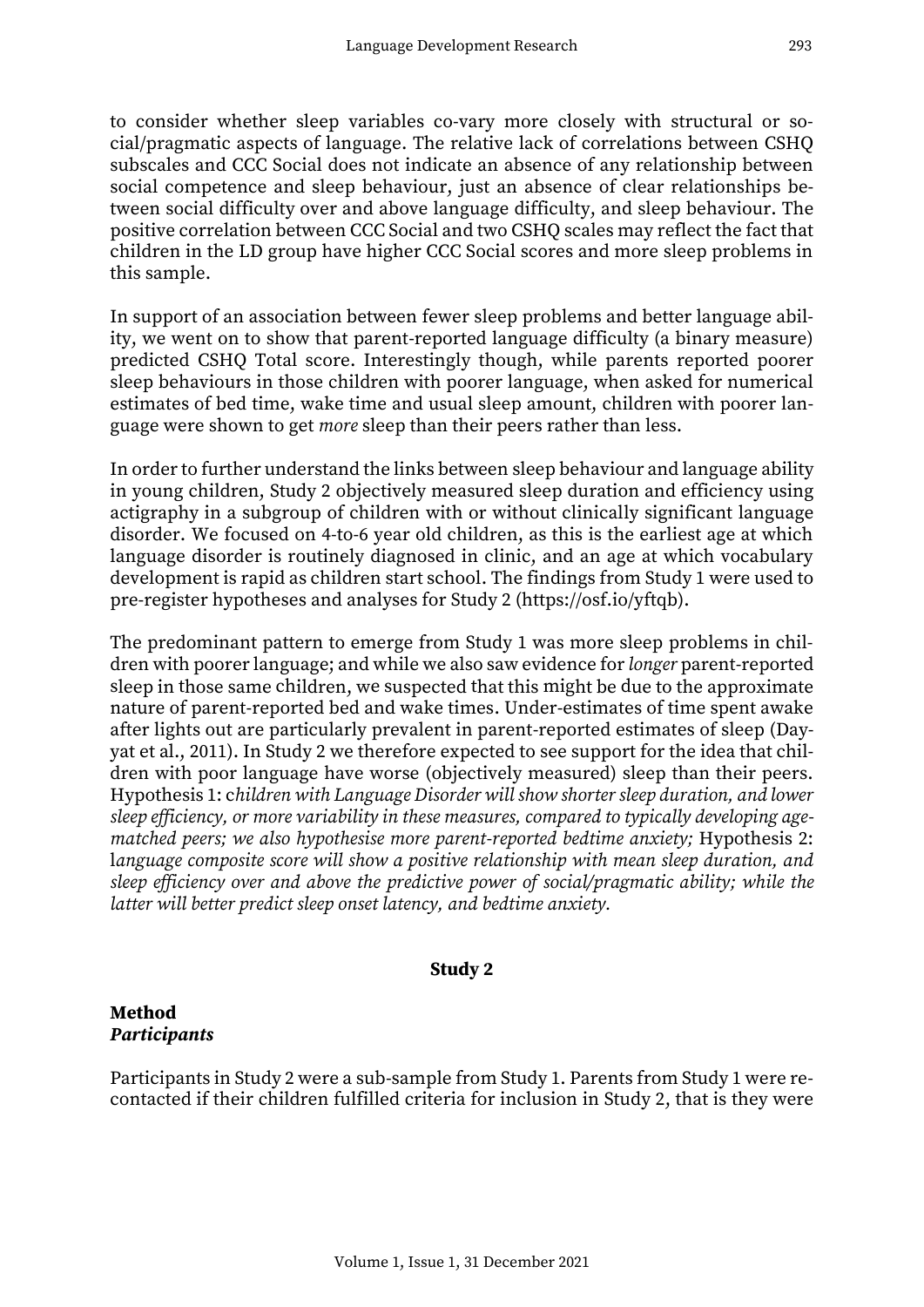aged 4.0-to-6.11 and either showed no indication of neurodevelopmental disorder, or were reported to have language concerns and also had a CCC-2 profile indicative of language difficulties. More typically developing males than females were invited to take part in order to match gender ratio across groups. Children were excluded from participation if they did not have sufficient oral language to provide assent or if English was not their first language. Children were also excluded if they were being raised bilingual as at the age of this sample, bilingualism is likely to be an important factor explaining variability in English language skill and may overshadow any influence of

sleep.

We recruited and tested 52 children in total for this study. However, having decided before pre-registration to only include children with structural language difficulties, we then excluded data from children who had a speech sound difficulty for which they were receiving speech and language therapy, but who did not show a profile of language disorder on standardised assessment and whose parents did not report a language difficulty on the CCC-2; on these grounds, 10 children were excluded. Two further children were excluded because they did not provide enough actigraphy data<sup>2</sup> (one from the LD group and one from the TD group). This left a sample of 40 children: 20 controls with no reported language issues (14 males, 6 female) with a mean age of 64.90 months (5 years, 5 months; *SD* = 9.84 months) and 20 children with language disorder (15 male, 5 female) with a mean age of 66.40 months (5 years, 6 months; *SD* = 11.53 months). One child in the LD group was reported to be taking melatonin to support sleep at the time of data collection. See Figure 1 for a description of CCC-2 scores for this sample in relation to the larger sample included in Study 1.

All those in the Language Disordered (LD) group were being seen by speech and language services for issues relating to vocabulary and/or syntax development at the time of recruitment. 14 children in the LD group were classified by the CCC-2 as having language profiles consistent with a diagnosis of DLD (CCC General  $\leq$  55 & CCC Social  $\geq$  9), while the remaining 5 either had a CCC General score slightly higher than 55 (range = 57-69), or a CCC Social score slightly lower than 9 (range = 4-6). The cognitive scores and questionnaire scores for the LD and TD groups can be seen in Table 4, with the one subscale of the CSHQ that shows a group difference illustrated in Figure 3. Note that although most of these children show considerable difficulties in more than one domain of language function, three children were unable to complete some assessments and one child did not score below 1*SD* on any task. Based on postcode data, mean national Indices of Multiple Deprivation (IMD) decile was 7.65 for the TD group and 6.65 for the LD group, a non-significant difference  $(t (38.0) = 1.24, p = 0.223)$ .

The TD children who took part in Study 2 can be considered a representative subsample of Study 1 with respect to parental views on sleep. The representativeness of the Study 2 TD sub-sample is demonstrated by a non-significant two sample Kolmo-

 $^{\rm 2}$  In the pre-registration 21 children are included in the TD group. One child was removed after preregistration due to insufficient actigraphy data to provide reliable estimates of sleep. Their non-inclusion did not change the interpretation of the data.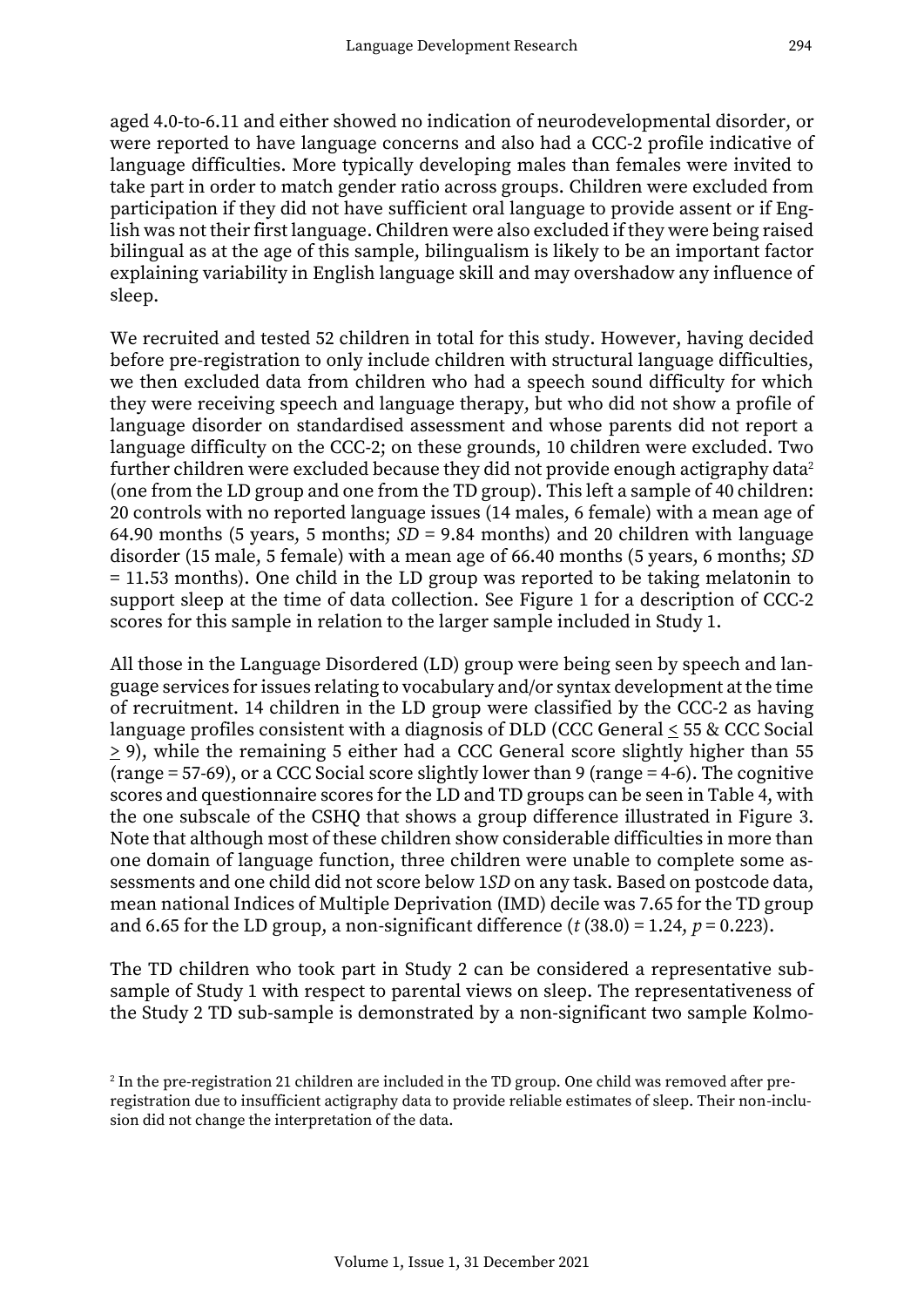gorov-Smirnov test of whether participants who were included in Study 2 can be considered to be drawn from the same population with respect to total CSHQ score as those not included  $(D = 0.189, p = 0.549)$ .

Unfortunately, testing was interrupted by the COVID-19 pandemic; 25 children were tested before the UK lockdown on 23rd March, 2020 (17 TD and 8 LD), and 15 children were tested after. The children tested before lockdown were seen in person for their cognitive assessment, while the children tested after lockdown were tested via video call. This change meant that we were unable to use the Block Design subtest from the BAS-III for the children who were tested via video call; for these children we used the Matrices subtest from the BAS-III in order to measure visuospatial intelligence. We therefore report visuospatial intelligence for each group but do not use that measure as a co-variate. Regardless of how children were tested, parents provided written informed consent and each child gave verbal assent at the start of the first session. The study was granted ethical approval from the Department of Psychology's Departmental Ethics Committee at the University of York, as well as the Coventry and Warwickshire Research Ethics Committee on behalf of the UK National Health Service.

### *Measures*

Data for this study consisted of: sleep measurements (up to ten nights of actigraphic recording, and up to ten nights of parent-reported sleep diary data – TD mean = 7.0 nights, *SD* = 0.00; LD mean = 7.25 nights, *SD* = 1.21); standardised language and cognition assessments; and parental questionnaires. For correlations between parent-report (CSHQ) and actigraphy measures of sleep and between parent-report and standardised measures of language, see Supplementary Materials (Tables SM2 & SM3).

**Sleep Measures.** Families were asked to complete seven consecutive nights of sleep measurement, using a Philips Respironics Actiwatch2 actigraphy watch and an online parental sleep diary (with nightly reminders provided via text or email). Children were asked to wear the watch on their non-dominant wrist during the night-time only. Children were not asked to wear the watch during the day as, after consultation with parents, it was felt that they may have removed and potentially misplaced the devices. Data from at least five nights was deemed sufficient to reliably establish objective measures of sleep duration and quality, including sleep onset latency and sleep efficiency (Acebo et al., 1999; Meltzer et al., 2012); participants who provided fewer than five nights were therefore excluded. Parents were asked to press a marker button on the watch to indicate when the child was left to sleep, and when they woke in the morning; the Actiwatch2 also has a luminance monitor. Parent diaries and luminance changes were used to mark the beginning and end of the rest period, from when children settled down to sleep to when they got out of bed in the morning. The actiwatch luminance monitor provides Lux-minutes (lux multiplied by sleep epoch length), to indicate the amount of light children were exposed to overnight. This measure did not differ between the TD (mean = 139.4  $SD = 417.6$ ) and LD (mean = 101.4,  $SD = 245.9$ ) groups: *t*(30.77) = 0.352, *p* = 0.728.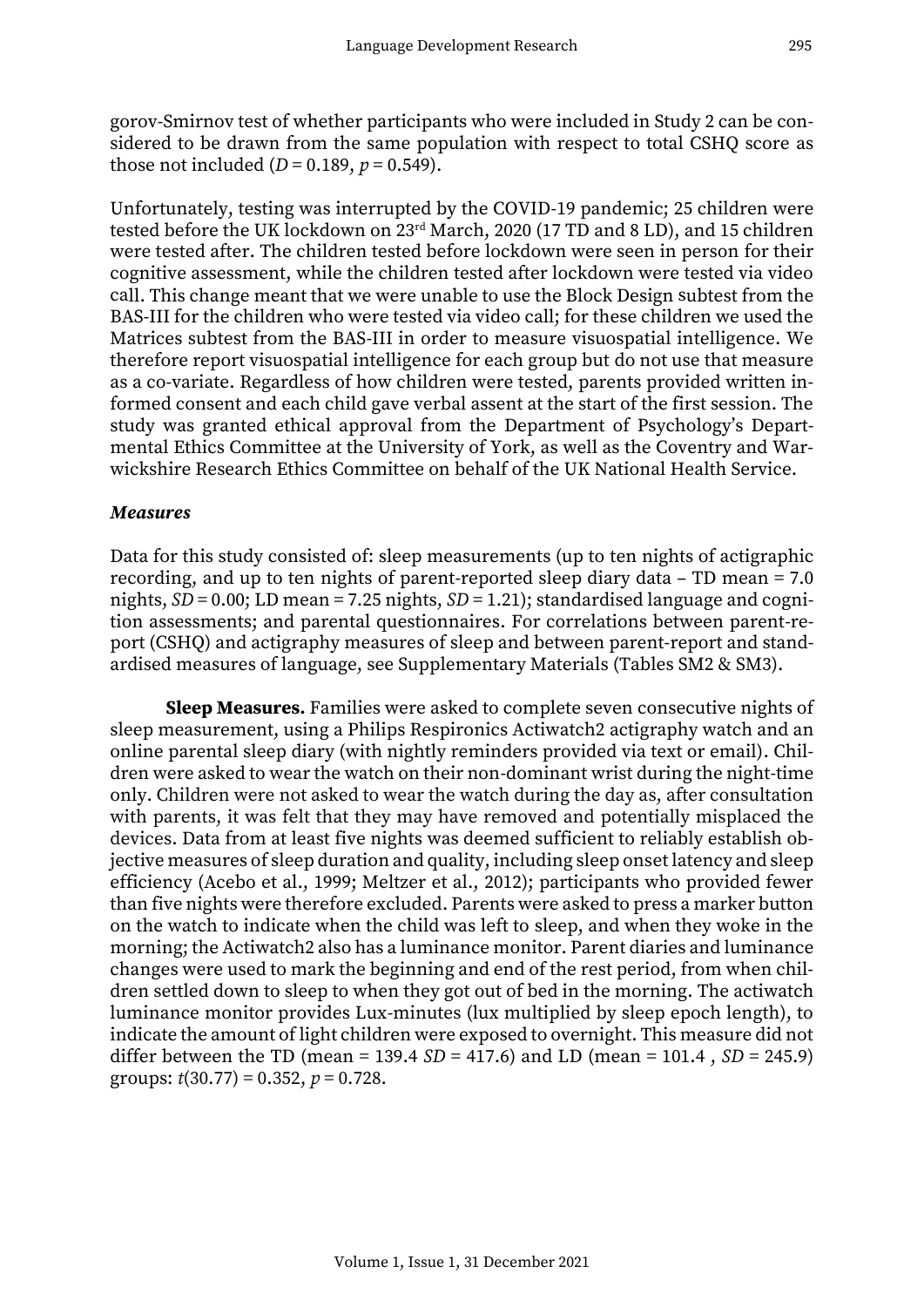Actigraphy data were extracted via Respironics Actiware using the built-in algorithm. Data were collected in 30 second epochs. Sleep onset in the evening was calculated from the first epoch after which no activity was indicated for at least ten minutes (20 epochs). The two key estimates in this study were Sleep Duration and Sleep Efficiency; Sleep Duration refers to the total time that the child was asleep for (as distinct from the total time in bed), and Sleep Efficiency refers to the percentage of time the child was asleep for compared to total time in bed. Night waking was determined on an epoch-by-epoch basis, using an automated weighted calculation centred on the epoch of interest, and taking into account activity in the adjacent four epochs. The wake threshold was set to the default 'medium' (40 activity counts per minute). In 3-to-5 year old children the low (80 counts per second) and medium settings have both been shown to underestimate total sleep time relative to polysomnography (Meltzer et al., 2012), but as the high wake threshold (20 counts per second) can overestimate total sleep time in this age group, we kept the default. Sleep Onset Latency was also considered here and is defined as the time period between the start of the rest period and the first epoch marked as sleep. In pre-school children, sleep duration and efficiency metrics as measured by actigraphy correlate closely with concurrently measured polysomnography (intraclass correlations >.80), though number of awakenings show a weaker relationship (<.40) (Bélanger et al., 2013; Sitnick et al., 2008).

The study was presented to children as the PJ Heroes study, relating it to the children's TV programme 'PJ Masks', in which three children wear actigraphy-like watches to battle night-time villains. Children were given PJ Masks pyjamas and an Amazon voucher to thank them for their participation.

**Questionnaires***.* CCC-2, CSHQ and descriptive Sleep History data from Study 1 were re-analysed for Study 2, and in addition, parents were asked to complete the Social Responsiveness Scale 2 (SRS; Constantino & Gruber, 2012); and Brown Attention Deficit Disorder scales (ADD; Brown, 2001). The SRS assesses difficulties in social behaviour associated with autism symptomology; parents were asked to complete this in order to establish whether sleep parameters were better explained by language or social/pragmatic factors. The ADD assesses attention behaviour in daily life, and was included here in order to describe the groups appropriately. The Sleep History questionnaire (see Supplementary Materials), included the question *Does your child get anxious about going to bed at night?* where parents were given the options 'no' (coded 1), 'somewhat' (coded 2) and 'yes' (coded 3).

**Cognitive Battery.** Children were assessed on cognitive and language ability using a series of standardised tasks in accordance with administration instructions: British Picture Vocabulary Scale, 3<sup>rd</sup> Edition (BPVS-III; Dunn et al., 2009); British Ability Scale 3<sup>rd</sup> Edition (BAS-3), Naming vocabulary subscale (Elliott & Smith, 2011); Nonword repetition subscale from the Comprehensive Test of Phonological Processing-2 nd Edition (CTOPP-2; Wagner et al., 2013); Sentence Repetition subscale from the Clinical Evaluation of Language Fundamentals 5th Edition (CELF-5; Semel & Wiig, 2017); BAS-3, Pattern Construction subscale/ Matrices subscale. Cognitive assessment and questionnaire scores are given in Table 4.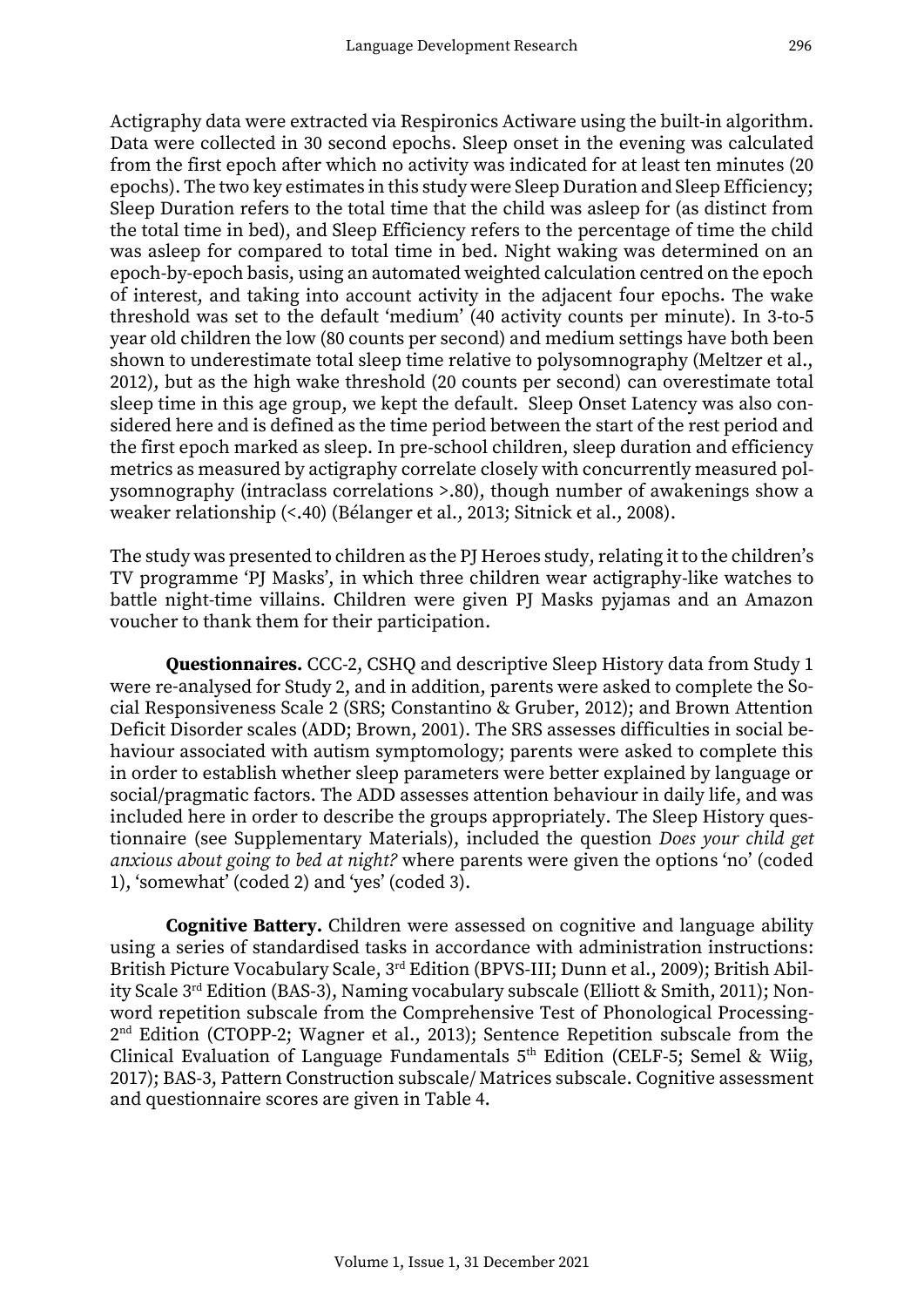|                       |                                   | TD            | LD           | t-test                          |
|-----------------------|-----------------------------------|---------------|--------------|---------------------------------|
|                       |                                   | Mean $(SD)$   | Mean $(SD)$  |                                 |
|                       | <b>BAS-3 Naming</b>               | 115.71(12.0)  | 87.79 (14.5) | $t(35.1) = 6.60, p < 0.001***$  |
|                       | BPVS-2                            | 111.00 (11.4) | 90.28(13.2)  | $t(34.0) = 5.20, p < 0.001***$  |
|                       | <b>CELF-5 Recalling Sentences</b> | 118.10(14.1)  | 82.22 (15.4) | $t(34.9) = 7.55, p < 0.001***$  |
|                       | <b>CTOPP-2 NWR</b>                | 108.33(19.1)  | 70.28 (12.9) | $t(34.2) = 7.37, p < 0.001***$  |
| Standardised          | BAS-3 non-verbal measure          | 101.52(14.0)  | 88.32 (21.7) | $t(30.4)=2.26, p=0.031*$        |
|                       |                                   |               |              |                                 |
|                       | SRS total (T-score)               | 45.86(5.1)    | 58.15(12.3)  | $t(25.1) = -4.14, p < 0.001***$ |
|                       | ADD total (T-score)               | 44.19(6.4)    | 53.80(7.7)   | $t(37.0) = -4.35, p < 0.001***$ |
|                       | CCC-2 General                     | 85.90 (18.3)  | 44.65 (13.2) | $t(36.4) = 8.32, p < 0.001***$  |
|                       | CCC-2 Social                      | $-0.14(7.8)$  | 15.50(7.0)   | $t(38.9) = -6.76, p < 0.001***$ |
|                       | CSHQ_Bedtime resistance           | 8.19(2.7)     | 8.30(2.7)    | $t(38.9) = -0.13, p = 0.898$    |
|                       | CSHQ_Sleep onset delay            | 1.62(0.7)     | 1.60(0.8)    | $t(38.8)=0.08, p=0.935$         |
|                       | CSHQ_Sleep duration               | 3.86(1.2)     | 4.15(1.5)    | $t(35.7) = -0.70, p = 0.489$    |
|                       | CSHQ_Sleep anxiety                | 5.67(1.9)     | 6.40(2.0)    | $t(38.4)= -1.20, p=0.239$       |
|                       | CSHQ_Night wakings                | 3.95(1.2)     | 4.30(1.5)    | $t(36.7)= -0.80, p=0.430$       |
| Parent questionnaires | CSHQ_Parasomnias                  | 8.57(1.5)     | 9.25(1.8)    | $t(37.0)$ = -1.33, $p = 0.191$  |
|                       | CSHQ_SDB                          | 3.05(0.2)     | 3.55(0.7)    | $t(22.6) = -3.13, p = 0.005**$  |
|                       | CSHQ_Daytime sleepiness           | 10.52(1.9)    | 10.30(2.5)   | $t(36.2)=0.32, p=0.748$         |
|                       | CSHQ_Total                        | 42.81(5.8)    | 46.60(8.5)   | $t(33.4) = -1.65$ , $p = 0.108$ |

**Table 4.** *Mean standard scores (and SD) for cognitive assessments carried out in Typically Developing (TD) and Language Disordered (LD) groups, and parent questionnaires. \* p< 0.05, \*\* p< 0.01, \*\*\*p<0.001. SDB = Sleep Disordered Breathing; NWR = non-word repetition*

## *Confirmatory analysis plan*

To assess Hypothesis 1, mean and night-to-night variability (standard deviation) of objective Sleep Duration and Sleep Efficiency estimates were established for each participant. To analyse group differences between the typically developing (TD) and LD groups, t-tests were run on the mean and variability observed for each objective behaviour estimate.

To assess Hypothesis 2, linear regressions were run to test whether performance on a composite of standardised scores (Language Composite) from all four language measures (Receptive Vocabulary, Expressive Vocabulary, Sentence Repetition, and Non-word Repetition), SRS total score, or an interaction between the two would predict mean objective Sleep Duration, mean objective Sleep Efficiency, and mean objective Sleep Onset Latency. A logistic regression was run  $(N = 40)$  to assess whether Language Composite scores, total SRS score or an interaction between the two, could predict the presence of parent-reported bedtime anxiety from the Sleep History questionnaire.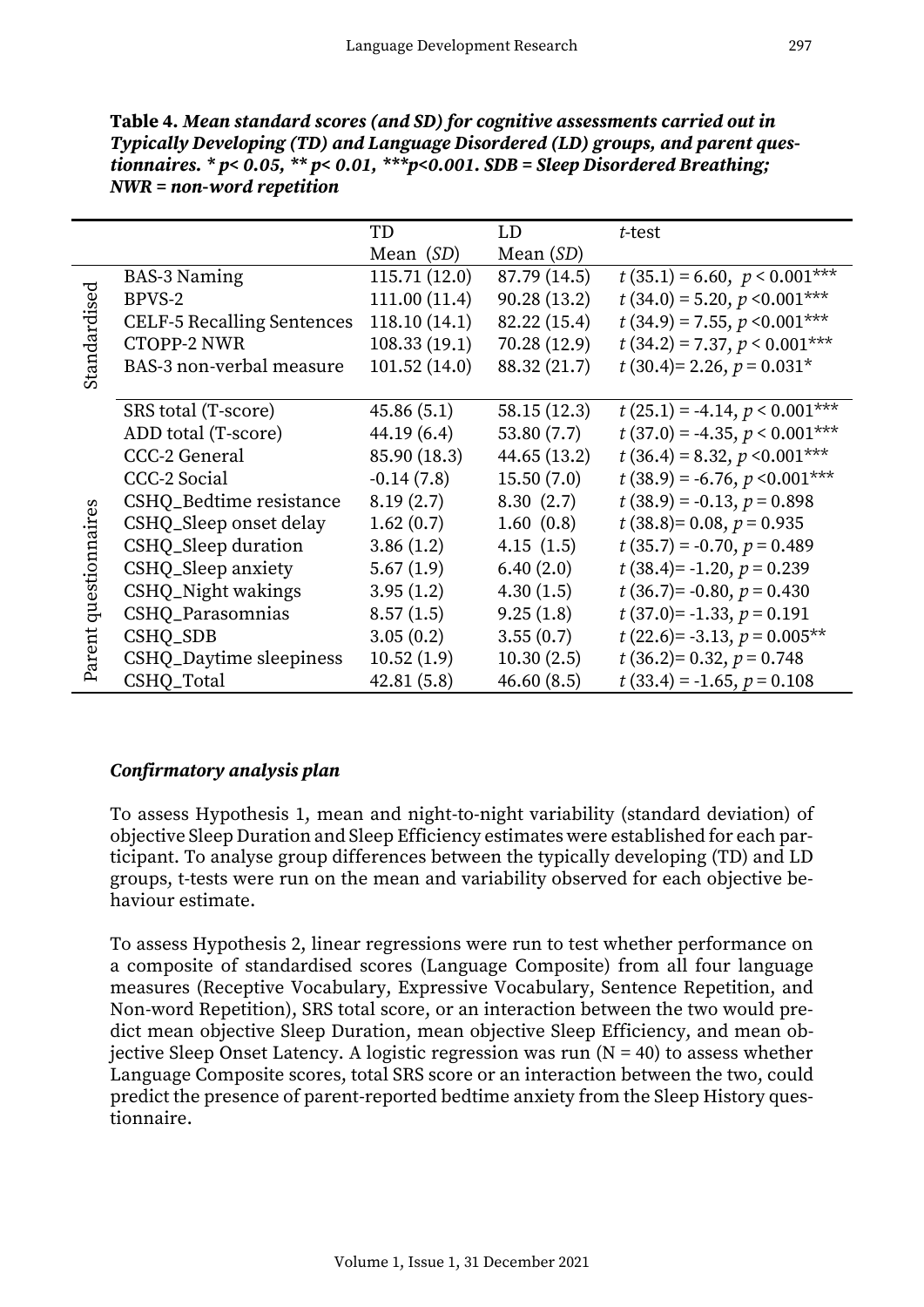

**Figure 3.** *Box plot showing a group difference on the Sleep Disordered Breathing subscale of the CSHQ (sum of 3 items, each scored 1-3).*

## **Results** *Confirmatory Analysis*

**Confirmatory Group Differences: Hypothesis 1.** Mean Sleep Duration differed significantly between groups, but contrary to Hypothesis 1, the TD group showed shorter Sleep Duration (mean = 518.7 minutes,  $SD = 21.9$ ) than the LD group (mean = 546.3, *SD* = 45.6), *t* (27.39) = -2.44, *p* = 0.022 (see Figure 4). No group differences emerged for night-to-night variability in Sleep Duration (TD mean = 45.4 minutes, *SD* = 14.7; LD mean = 41.1 minutes, *SD* = 15.9; *t* (37.76) = 0.88).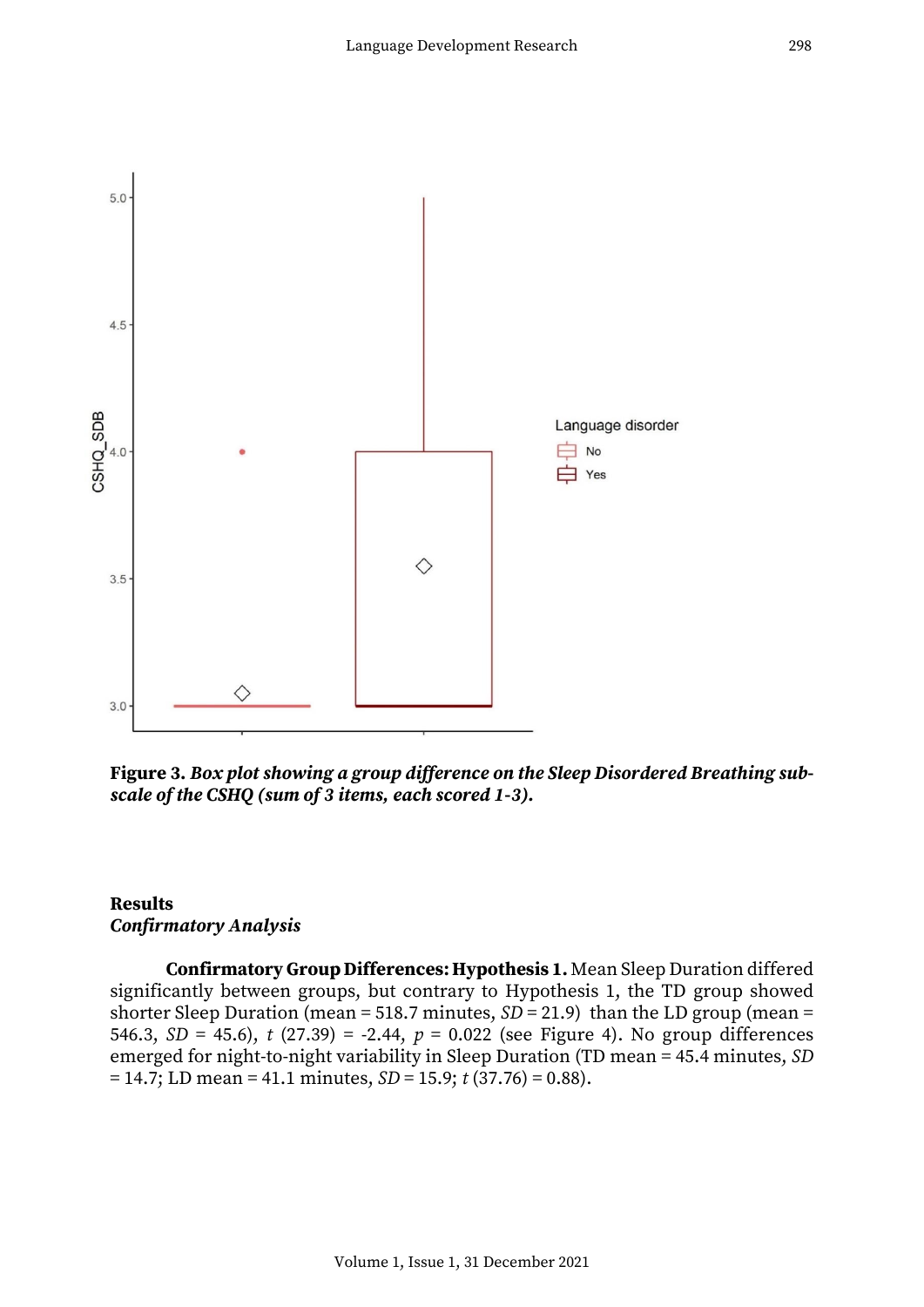Mean Sleep Efficiency also differed between groups, and again contrary to Hypothesis 1, the TD group showed lower efficiency (mean = 78.6%, *SD* = 3.5) than the LD group (mean = 81.3%,  $SD = 4.1$ ),  $t(37.00) = -2.28$ ,  $p = 0.032$ . Night-to-night variability in Sleep Efficiency was equivalent across groups (TD mean = 5.5, *SD* = 1.8; LD mean = 5.3,  $SD = 2.5$ ;  $t$  (34.73) = 0.34. Finally, a group difference in bedtime anxiety fell just short of significant in the anticipated direction,  $W = 148$ ,  $p = 0.055$ . For the TD group, mean response on the three point scale was  $1.10(SD = 0.3)$ , while for the LD group, mean response was 1.45 (*SD* = 0.69).

Previous actigraphy estimates (Acebo et al., 2005) for typically developing children aged 60 months (5;0 years) have shown a total sleep duration of 8.6 hours for girls (516 minutes) and 8.9 hours for boys (534 minutes) with a standard deviation of 48 minutes for both; and sleep efficiency estimates of 88.6% ( $SD = 4.5\%$ ) for girls, 87.9% ( $SD =$ 4.9%) for boys. The TD group in the current sample showed Sleep Duration in line with this previous estimate, though Sleep Efficiency fell below -*1SD* of the previous estimate.



**Figure 4**. *Individual mean and night-to-night variability (standard deviation) and group means for a) Sleep Duration and b) Sleep Efficiency for the typically developing group (TD) and the language disordered group (LD). Grey bars indicate the mean for each estimate and the individual circled in black was the only participant in the study to be taking melatonin at the time of testing. The error bars show standard deviation in each direction.*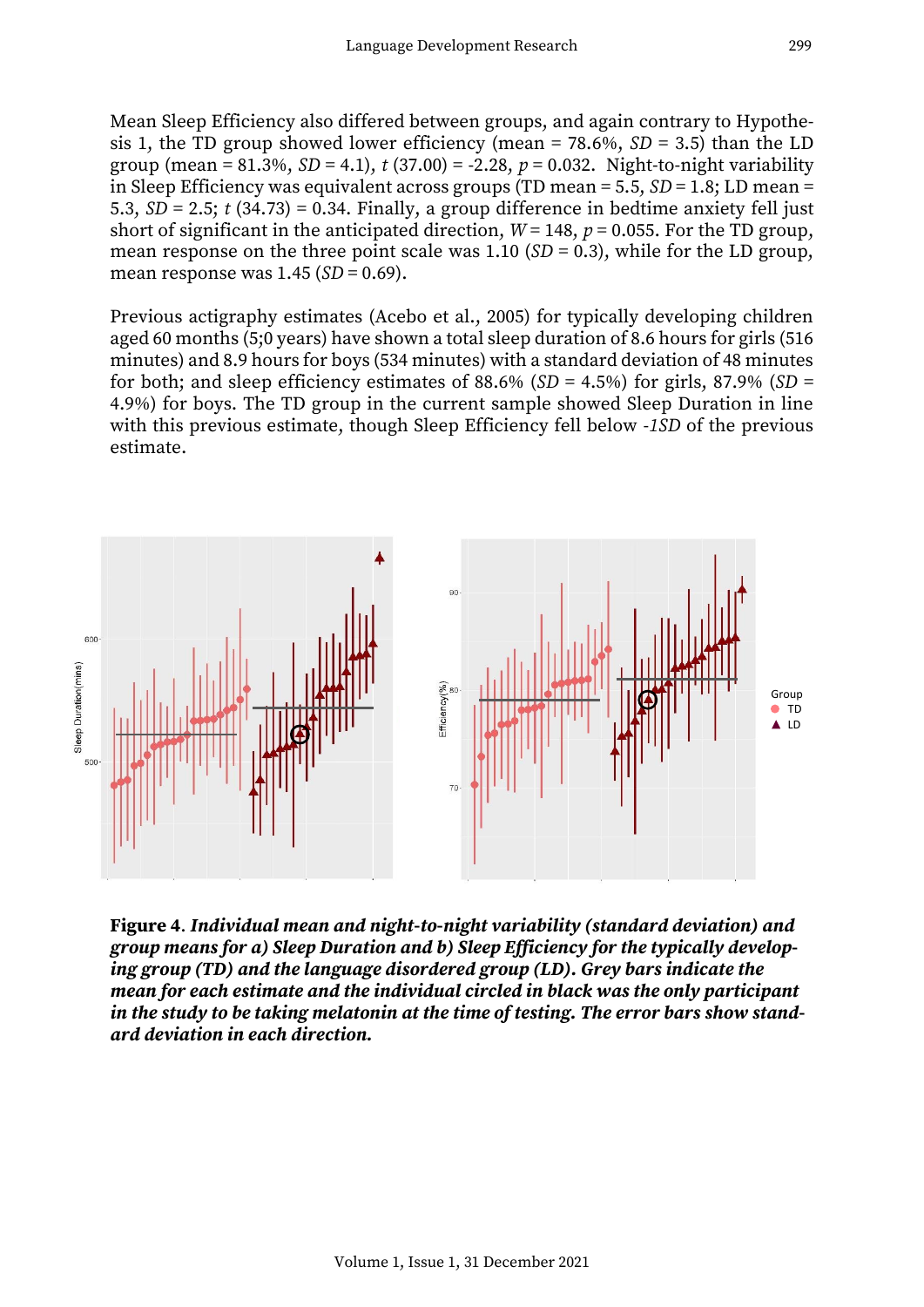**Follow-on Exploratory Analyses.** In our confirmatory analysis, mean nightto-night variability (intra-individual variability) in Sleep Duration did not differ between the groups. However, the summary statistics suggest that the LD group showed more inter-individual variability in mean values. We evaluated this possibility with an F-test for equality of variance, which supported the notion of more variability in mean Sleep Duration within the LD group than the TD group,  $F(19/19) = 0.23$ ,  $p = 0.002$ . By contrast, variability in mean Efficiency did not differ between groups (*F* (19/19) = 0.72).

**Confirmatory Linear Regressions: Hypothesis 2.** Linear regressions were run to assess the predictive power of the Language Composite and SRS total score on objective Sleep Duration, Sleep Efficiency, and Sleep Onset Latency, as anticipated in Hypothesis 2. For each of these models, variance inflation factors were above 10 when the interaction term was included in the model (Language Composite VIF = 33.9, SRS VIF = 31.3, Language Composite\*SRS VIF = 25.3), while variance inflation factors with the interaction term removed were acceptable (Language Composite VIF = 1.6, SRS  $VIF = 1.6$ ). This possibility was anticipated in our pre-registration as the language composite significantly correlated with SRS total score (*r*(37)= -.55, *p*<0.001). Consequently, no models are presented with the interaction term included.

No models significantly predicted sleep parameters: for mean Sleep Duration, *F*(36,2,) = 2.67, *p* = 0.083; for mean Sleep Efficiency, *F*(36,2) = 1.47, *p* = 0.244; for mean Sleep Onset Latency,  $F(36,2) = 0.365$ ,  $p = 0.697$ . Finally, the prediction of bedtime anxiety was assessed via ordinal logistic regression, and again no significant predictors emerged, although SRS approached significance: Language Composite odds ratio = 0.99 (97.5% CI: 0.93 – 1.05), and SRS odds ratio = 1.09 (97.5% CI: 1.00 – 1.22).

## *Further Exploratory Analyses*

Confirmatory analyses for Study 2 broadly failed to support our hypotheses; we therefore ran a series of exploratory analyses in order to better understand these data and develop new hypotheses moving forward.

We were interested to explore differences between parent-reported sleep behaviour and objective sleep estimates of duration and efficiency in children with language disorder. The relationship between good parent-reported language (CCC General) and good parent-reported sleep behaviour (CSHQ Total) that we saw in Study 1 held in the sub-sample of children who completed Study 2:  $r(38) = -0.45$ ,  $p = 0.003$ , so those with better parent-reported language also had better subjective sleep behaviour. We then considered the relationship between CCC General and objective estimates of Sleep Duration, which fell short of significance  $(r(38) = -0.28, p = 0.083)$ , and Sleep Efficiency, which showed a negative correlation,  $r(38) = -0.32$ ,  $p = 0.047$ . So children with poorer parent-reported general language scores slept more efficiently according to objective data.

The CSHQ seems to capture aspects of sleep behaviour that are unrelated to objective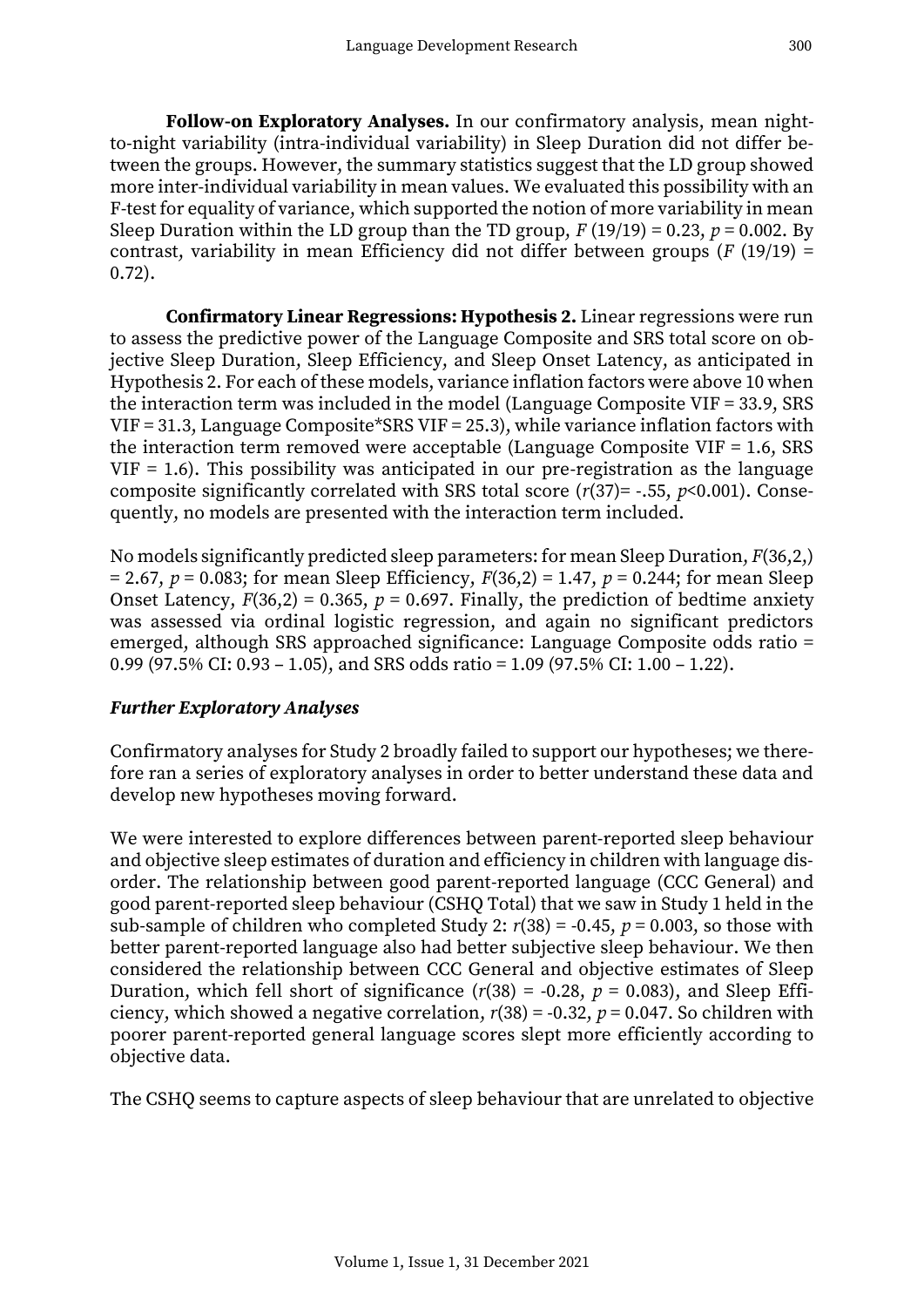estimates of sleep quantity (Markovich et al., 2014). Our results suggest that parents of children with language difficulties show concern regarding the sleep behaviour of their children over and above what would be expected given estimates of sleep quantity (both subjectively and objectively estimated). We therefore considered group differences in parental anxiety about children's sleep. In the Sleep History questionnaire we asked parents *Are you currently worried about your child's sleep?* and *Were you worried about your child's sleep when they were younger?*. Running the same ordinal logistic models for these variables as we did to consider children's bedtime anxiety, it emerged that current parental concern about sleep was predicted by high SRS total score (Language Composite odds ratio = 0.99 (97.5% CI: 0.94 – 1.06, *p* = 0.844), and SRS odds ratio = 1.11 (97.5% CI: 1.01 – 1.24, *p* = 0.050)), while previous concern was predicted by low language composite (Language Composite odds ratio = 0.957(97.5% CI: 0.913 – 0.997, *p* = 0.043), and SRS odds ratio = 0.977 (97.5% CI: 0.909 – 1.046, *p* = 0.504)). Parental concern about children's sleep was more likely in the past if the child currently has language difficulties, while parental concern about current sleep is more likely if the children shows autism symptomology.

Finally, we needed to establish whether the relatively good objective measures of sleep duration and efficiency shown in the LD group were due to more of that group being tested during the COVID-19 pandemic lockdown. To check this, we split the LD group into those who had been tested before lockdown  $(n = 8)$  and those who were tested during lockdown ( $n = 12$ ). Neither objective mean Sleep Duration ( $t(17.9) = -$ 0.89), nor objective mean Sleep Efficiency  $(t(16.8) = -1.63, p = 0.123)$  differed between groups.

### **General Discussion**

The aim of this project was to test the hypothesis that sleep may be atypical in children who have developmental difficulties in the language domain. In Study 1, an exploratory analysis was conducted of subjective, parent-reported data concerning the sleep and language abilities of 4-10 year old children using the CSHQ and CCC-2 questionnaires. In agreement with Botting and Baraka (2017), our analysis indicated that poor sleep behaviour was associated with poor language development, but we extended the previous work to show that this relationship exists when no children with a diagnosis or suspected diagnosis of autism are included in the analysis. The better children's general language ability was reported to be, the better also their reported sleep behaviour with respect to Sleep Duration, Sleep Anxiety, Night Wakings, and Parasomnias (Sleep Disordered Breathing and Daytime Sleepiness were also associated with language ability but did not survive Bonferroni-Holme correction). Furthermore, overall CSHQ score was predicted by whether or not children were described by their parents as having a difficulty with language development. The only measures from the CSHQ to indicate anything other than a positive relationship between sleep behaviour and language skill were parents' numerical estimates of bed time and sleep duration, where, unexpectedly, *better* language skill was associated with *later* bed time and *less* overall sleep.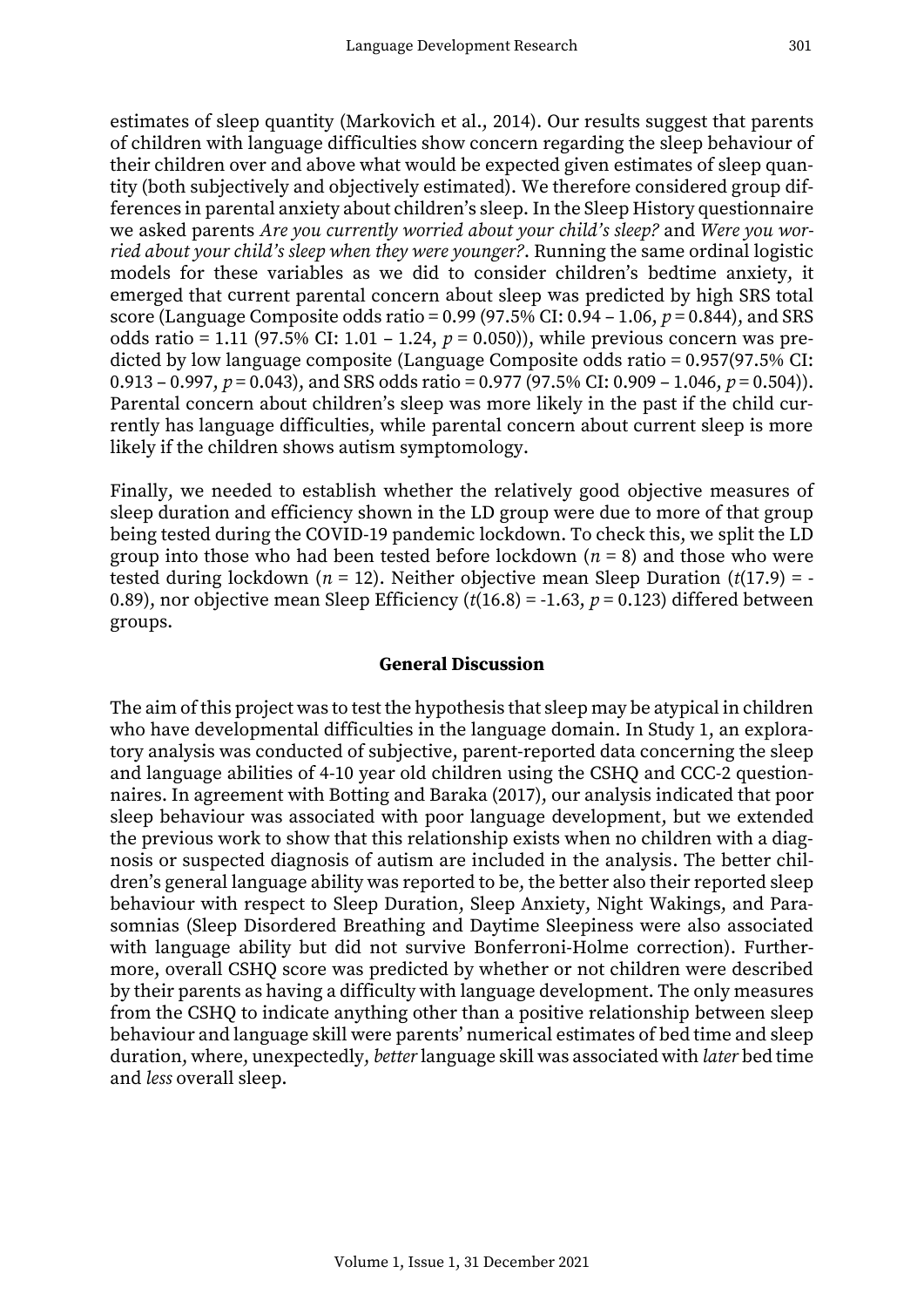We took these data forward to pre-register Study 2, in which a sub-sample of 4-to-6 year old children from Study 1 with clinical language deficits, along with age matched peers, wore an actigraphy watch for 5-10 nights. Here, contrary to our hypotheses (but consistent with the subjective estimates of bed time and total overall sleep from Study 1), objective sleep estimates were negatively related to objectively measured language ability, again suggesting that those with language deficits actually slept for longer and more efficiently than their language-typical peers. So while weaker language skills are associated with parent-reported negative sleep behaviours (such as anxiety and night wakings), at the same time, both subjective and objective estimates of actual sleep episodes suggest that weaker language skills are associated with longer sleep duration and higher sleep efficiency.

Parents of children with more language difficulties reported a high degree of concern about their child's sleep, beyond what would be anticipated given objective estimates of sleep. This pattern of seeing more severe or broad difficulties with sleep in subjective parent-report compared to objective measures, has also been seen in the case of ADHD (Chin et al., 2018), ASD (see Díaz-Román et al., 2018), and visual impairment (Hayton et al., 2021). This pattern suggests that measures like the CSHQ are recording something quite different, and complementary, to actigraphy-derived objective sleep patterns.

One reason for heightened parental concern might be children's sleep history. In Study 2, the likelihood of parents reporting current concern about their child's sleep was positively predicted by autism symptomology, but the likelihood of parents reporting that they were concerned about their child's sleep in the past was predicted by language ability. Four parents of typically developing children expressed some degree of concern about their child's sleep in the past compared to ten parents from the language disordered group – all but one (who reported apnoea) said their child struggled to initiate and maintain sleep as infants and did not sleep through the night until at least 18 months. For example, one parent of a child with language disorder reported *'From about 5 months up until 18 months, would wake between midnight and 3am and would not return to sleep until about 6/ 7 am.'* The finding that language scores only predicted the extent of past parental concern about their child's sleep may speak to the complex and temporally extended nature of parental perceptions of sleep.

Parents highlighted some areas of difficulty that were not possible to assess with actigraphy. Sleep disordered breathing was more likely to be reported in children with poor language in Study 1, and in Study 2 this was the only area of the CSHQ were the language disordered group differed significantly from their typically developing peers. Sleep disordered breathing has been associated with deficits in both phonology and vocabulary skill (see de Castro Corrêa et al., 2017; Mohammed et al., 2021), and may be a contributing factor to the aetiology of language difficulty as experienced by a sub-group of children. Sleep disordered breathing may affect language development either by reducing the quantity of sleep children get and thereby resulting in daytime sleepiness, and/or by disrupting night-time sleep architecture resulting in a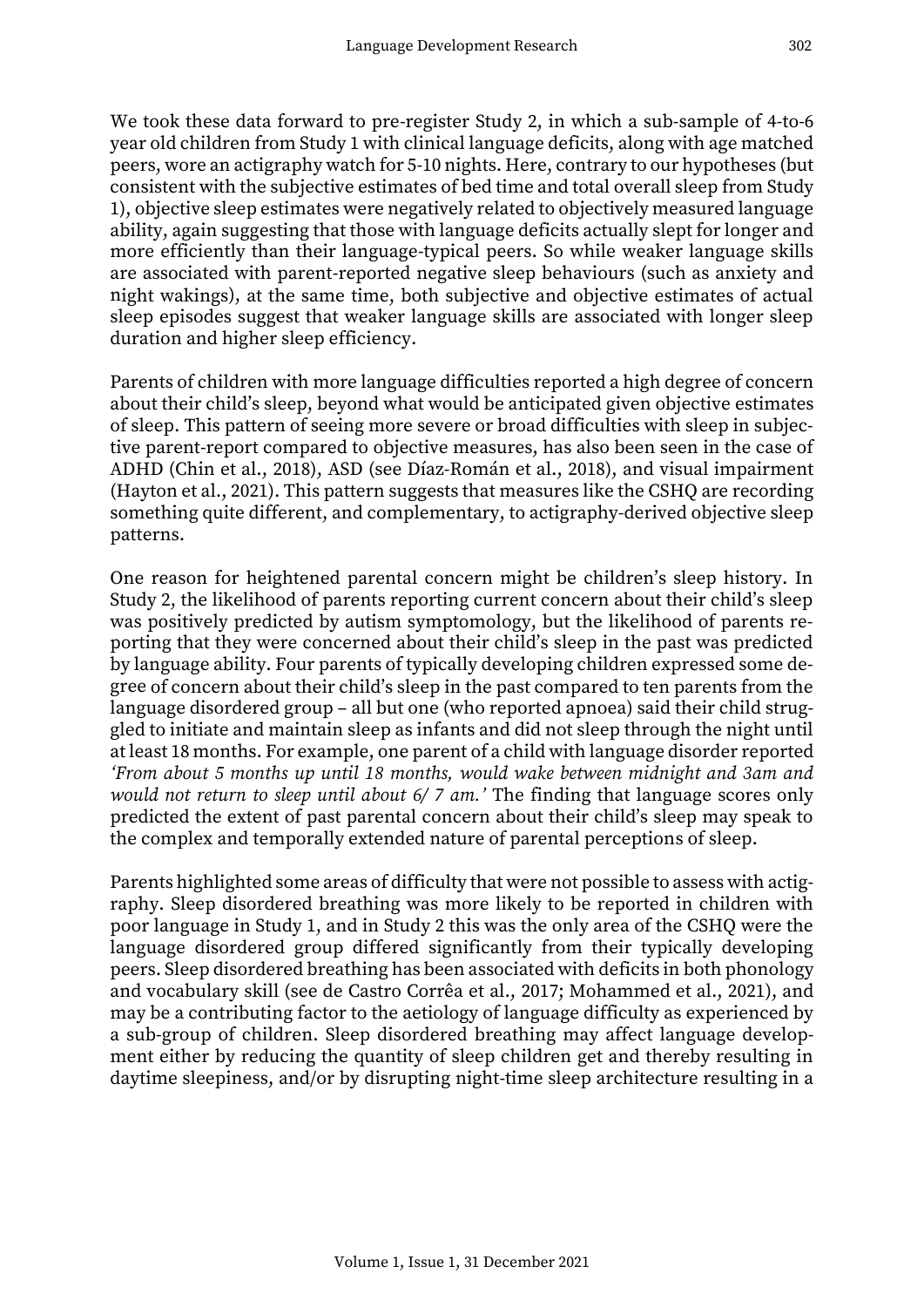poverty of consolidation opportunities. Although we did not see disrupted (less efficient) sleep in our smaller clinical sample in Study 2, sleep disordered breathing can result in changes to sleep architecture without necessarily interrupting sleep efficiency (Shahveisi et al., 2018), and actigraphy is not thought to be a good indicator of the sleep fragmentation seen in sleep disordered breathing (O'Driscoll et al., 2010).

Unexpectedly, we saw with both subjective and objective data that children with language disorders actually slept for longer and more efficiently than their typically developing peers. A possible interpretation of this finding is that the maturation of the sleep cycle might be generally delayed in the language disordered group relative to age matched peers. Sleep duration, efficiency, and global sleep patterns (Iglowstein et al., 2003) change gradually through infancy and childhood, with the amount of sleep needed over a 24 hour period decreasing, and with night-time sleep getting more efficient (Acebo et al., 2005). Infants who go on to demonstrate lower language ability show immature sleep relative to peers with better language (Dionne et al., 2011; Knowland et al., 2021; Smithson et al., 2018), that is, more of their overall sleep occurs as naps during the day. If we see a continuation of delayed sleep maturation by the early school years, then what looks like better sleep could be construed as less mature sleep. In our data, longer night-time sleep duration could indicate a higher need for sleep in the context of less opportunity for day time napping (given the age of the children). The group effect of increased efficiency in the language disordered sample is more difficult to explain as sleep typically gets more efficient over developmental time (Acebo et al., 2005). This group effect may have emerged because the typically developing children included in Study 2 showed unusually low sleep efficiency. Alternatively, it could be reflective of the language disordered children needing more sleep over 24 hours, given that when habitually napping pre-school children miss a nap their subsequent night-time sleep is both longer and more efficient compared to a typical night (Lassone et al., 2016).

Longitudinal work with young children showing early language delay would allow an analysis of trajectories of change in sleep behaviour. Such trajectories should consider changes in parental evaluation of, and feelings about, their child's sleep, alongside objective measures. Both subjective and objective measures are highly informative but are not equivalent. This seems to be especially true in groups of children with neurodevelopmental disorders. As this story unfolds it is likely to reveal a dynamic interaction between multiple factors including neural maturation, behavioural manifestation of disorder, parental sensitivity to child development and the perceptions of the child themselves around sleep.

It should also be noted that even if sleep behaviour is unremarkable in children with language disorders, that does not guarantee that sleep performs the same functions in these children that it does in children who are developing as expected in the language domain (Earle et al., 2017). Future studies in this area therefore need to consider both the nature of sleep and the role that sleep plays in supporting language development over time in different developmental populations.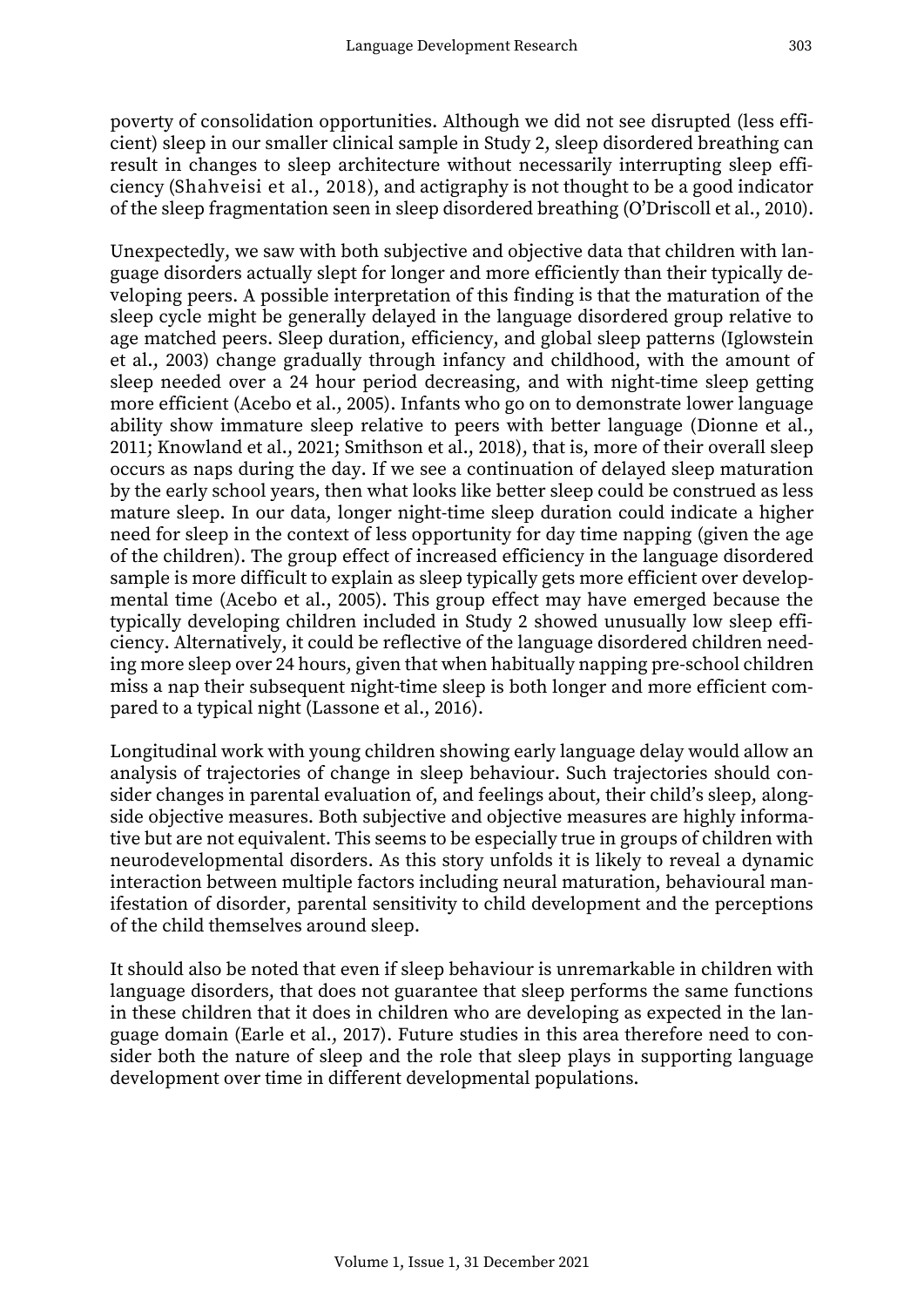#### **Limitations**

The success of this work should naturally be evaluated within the context of its limitations. The size of the sample, particularly in Study 2, was limited. There are myriad influences on language development, and children present with profiles of strength and weakness across multiple dimensions. This heterogeneity in symptomology and aetiology means it is challenging to draw conclusions that can be extended beyond the current sample. The non-equality of variance in sleep duration seen across our groups here may well reflect that aetiological heterogeneity.

It should be noted that the summary statistics for the typically developing and language disordered groups in Study 2 both demonstrated relatively poor subjective sleep according to the CSHQ. The clinical threshold for concern on the CSHQ is a sum score of 41. Here, 66% of the LD group exceeded this threshold, as did 50% of the TD group, compared to 23% of the control group in the original description of the measure (Owens et al., 2000). This suggests that the TD group in Study 2 may experience more sleep-related difficulties than are typically observed in the general population, as supported by the lower than expected sleep efficiency for the TD group based on actigraphy data. This possibly reflects a sampling bias where parents whose children experience sleep difficulties are more likely to volunteer for sleep studies.

Testing for this study was interrupted by the COVID-19 pandemic and resulting national UK lockdown in 2020. We did not find an effect of lockdown on either sleep duration or efficiency for children in the language disordered group, and we have demonstrated elsewhere that sleep duration was not interrupted in children over the UK lockdown (Knowland et al., in press). We are therefore confident in our results, but of course the circumstances must be taken into account. In summary, this project is a starting point; the work should be replicated with a larger sample in less interesting times.

#### **Summary & Conclusions**

The aim of this paper was to investigate whether children with poor structural language development exhibit poor sleep and sleep behaviour. Over two studies we saw that children who had worse parent-reported language abilities also showed worse parent-reported sleep behaviours, such as more sleep anxiety and more night waking. Conversely, in both subjective and objective estimates of sleep duration, children with language disorder slept for longer and also more efficiently than their languagetypical peers. Given that a weak relationship between objective estimates of sleep and the CSHQ has been shown before (Hayton et al., 2021; Markovich et al., 2014), we suggest that subjectively reported sleep behaviour and objective sleep estimates be thought of as complementary, together building a complete picture of the behavioural, cognitive and emotional components of sleep in young children. It is clear that the dynamic relationships between sleep and language are relevant not only to children's development but also the wider picture of family functioning and parental concern, and as such this is a topic that deserves further careful consideration.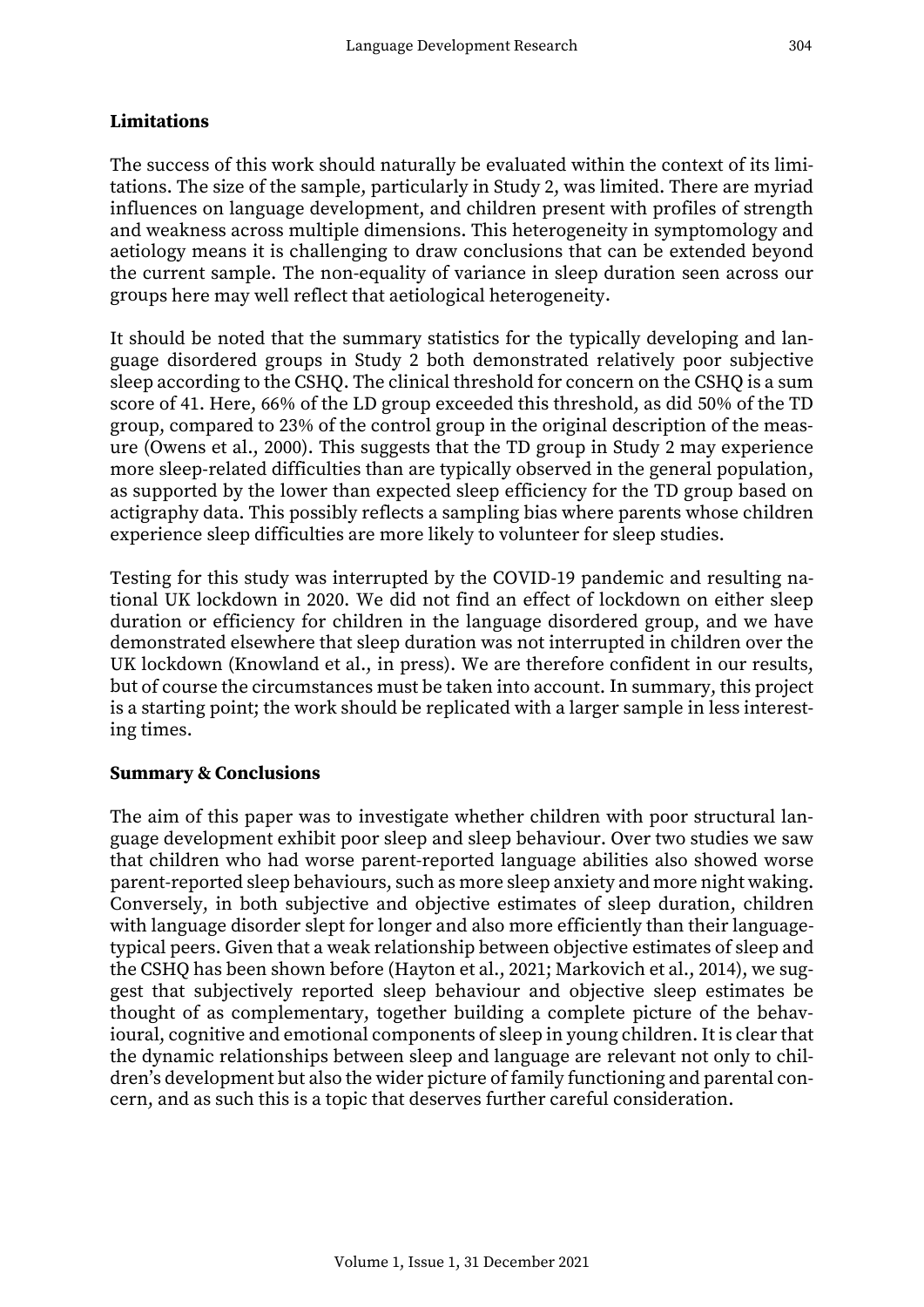### **References**

Acebo, C., Sadeh, A., Seifer, R., Tzischinsky, O., Hafer, A., & Carskadon, M. A. (2005). Sleep/wake patterns derived from activity monitoring and maternal report for healthy 1- to 5- year old children. *Sleep, 28* (12): 1568-1577. doi: 10.1093/sleep/28.12.1568

Acebo, C., Sadeh, A., Seifer, R., Tzischinsky, O., Wolfson, A. R., Hafer, A., & Carskadon, M. A. (1999). Estimating sleep patterns with actigraphy monitoring in children and adolescents: how many nights are necessary for reliable measures? *Sleep, 22* (1), 95-103.

Anders, T. F., Iosif, A-M., Schwichtenberg, A. J., Tang, K., & Goodlin-Jones, B. L. (2011). Six-month sleep-wake organisation and stability in pre-school age children with autism, developmental delay, and typical development. *Behavioural Sleep Medicine, 9*(2): 92-106. doi: 10.1080/15402002.2011.557991

Axelsson, E. L., Williams, S. E., & Horst, J. (2016). The effect of sleep on children's word retention and generalization. *Frontiers in Psychology, 7*, 1192. doi: 10.3389/fpsyg.2016.01192

Backhaus, J., Hoeckesfeld, R., Born, J., Hohagen, F., Junghanns, K., (2008). Immediate as well as delayed post learning sleep but not wakefulness enhances declarative memory consolidation in children. *Neurobiology of Learning and Memory, 89*, 76–80. doi: 10.1016/j.nlm.2007.08.010

Bélanger, M-E., Bernier, A., Paquet, J., Simard, V., & Carrier, J. (2013). Validating actigraphy as a measure of sleep for preschool children. *Journal of Clinical Sleep Medicine, 9* (7): 701-706. doi: 10.5664/jcsm.2844

Bishop, D.V.M. (1998) Development of the Children's Communication Checklist (CCC): A method for assessing qualitative aspects of communicative impairment in children. *Journal of Child Psychology and Psychiatry, 39*(6), 879-893.

Bishop, D. V. M. (2003). *The Children's Communication Checklist, 2nd Edition*. London: Pearson.

Bishop, D., Snowling, M., Thompson, P., Greenhalgh, T., & the CATALISE consortium. (2016). Phase 2 0f CATALISE: a multinational and multidisciplinary delphi consensus study: Terminology*. Journal of Child Psychology and Psychiatry, 58* (10): 1068-1080. doi: 10.1111/jcpp.12721

Botting, N., & Baraka, N. (2017). Sleep behaviour relates to language skills in children with and without communication disorders*. International Journal of Developmental Disabilities*, doi:10.1080/20473869.2017.1283766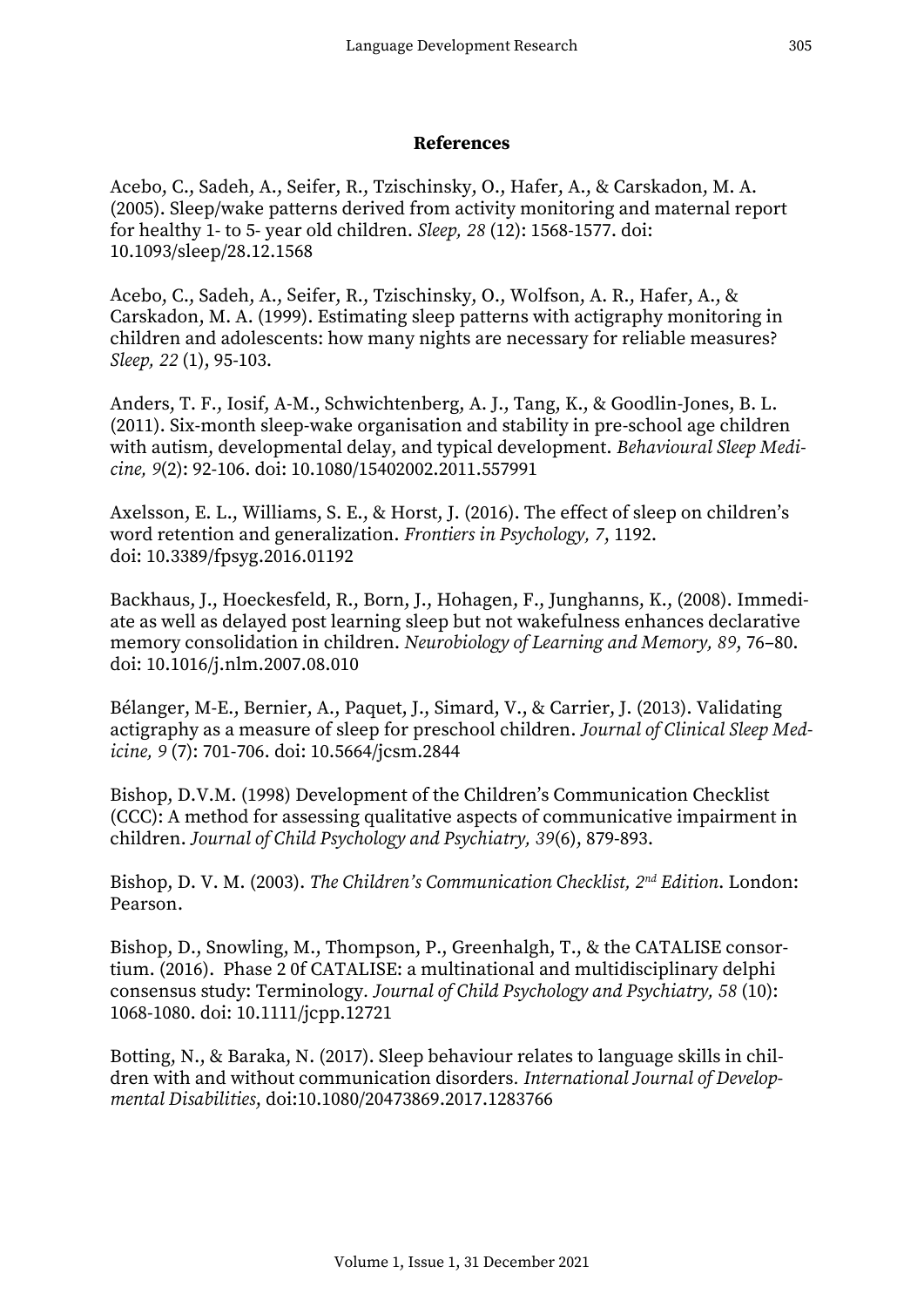Brown, T.E. (2001). *Brown Attention-Deficit Disorder Scales (Brown ADD Scales).* Pearson, London, UK.

Buckhalt, J. A., El-Sheikh, M., Keller, P. S., & Kelly, R. J. (2009). Concurrent and longitudinal relations between children's sleep and cognitive functioning: The moderating role of parent education. *Child Development, 80* (3), 875-892. doi: 10.1111/j.1467- 8624.2009.01303.x

Chin, W-C., Huang, Y-S., Chou, Y-H., Wang, C-H., Chen, K-T., Hsu, J.F., & Hsu, S-C. (2018). Subjective and objective assessments of sleep problems in children with attention deficit/hyperactivity disorder and the effects of methylphenidate treatment. *Biomedical Journal, 41* (6): 356-363. doi: 10.1016/j.bj.2018.10.004

Constantino, J. N., & Gruber, C. P. (2012). *Social Responsiveness Scale–Second Edition (SRS-2).* Torrance, CA: Western Psychological Services.

Corrêa, C., Cavalheiro, M.B., Weber, S.A.T., & Maximino, L.P. (2017). Obstructive sleep apnea and oral language disorders. *Brazilian Journal of Otorhinolaryngology, 83*(1): 98-104. doi:10.1016/j.bjorl.2016.01.017

Carotenuto, M., Esposito, M., Cortese, S., Laino, D., & Verrotti, A. (2016). Children with developmental dyslexia showed greater sleep disturbances than controls, including problems initiating and maintaining sleep*. Acta Pediatrica, 105*: 1079-1082. doi:10.1111/apa.13472

Díaz-Román, A., Zhang, J., Delorme, R., Beggiato, A., & Cortese, S. (2018). Sleep in youth with autism spectrum disorders: systematic review and meta-analysis of subjective and objective studies. *Evidence Based Mental Health, 21* (4): 146-154. doi: 10.1136/ebmental-2018-300037

Dionne, G., Touchette, E., Forget-Dubois, N., Petit, D., Tremblay, R. E., Montplaisir, J.Y., & Boivin, M. (2011). Associations between sleep-wake consolidation and language development in early childhood: A longitudinal twin study. SLEEP, 34(8), 987- 995. doi: 10.5665/SLEEP.1148

Dayyat, E.A., Spruyt, K., Molfese, D.L., & Gozal, D. (2011). Sleep estimates in children: parental versus actigraphic assessments. *Nature and Science of Sleep, 3*: 115-123. doi: 10.2147/NSS.S25676

Dlouha, O., Prihodova, I., Skibova, J., & Nevsimalova, S. (2020). Developmental Language Disorder: Wake and Sleep Epileptiform Discharges and Co-morbid Neurodevelopmental Disorders. *Brain sciences, 10*(12), 910. doi: 10.3390/brainsci10120910

Dunn, L. M., Dunn, D. M., Styles, B., & Sewell, J. (2009). *The British Picture Vocabulary Scale III – 3rd Edition*. London: GL Assessment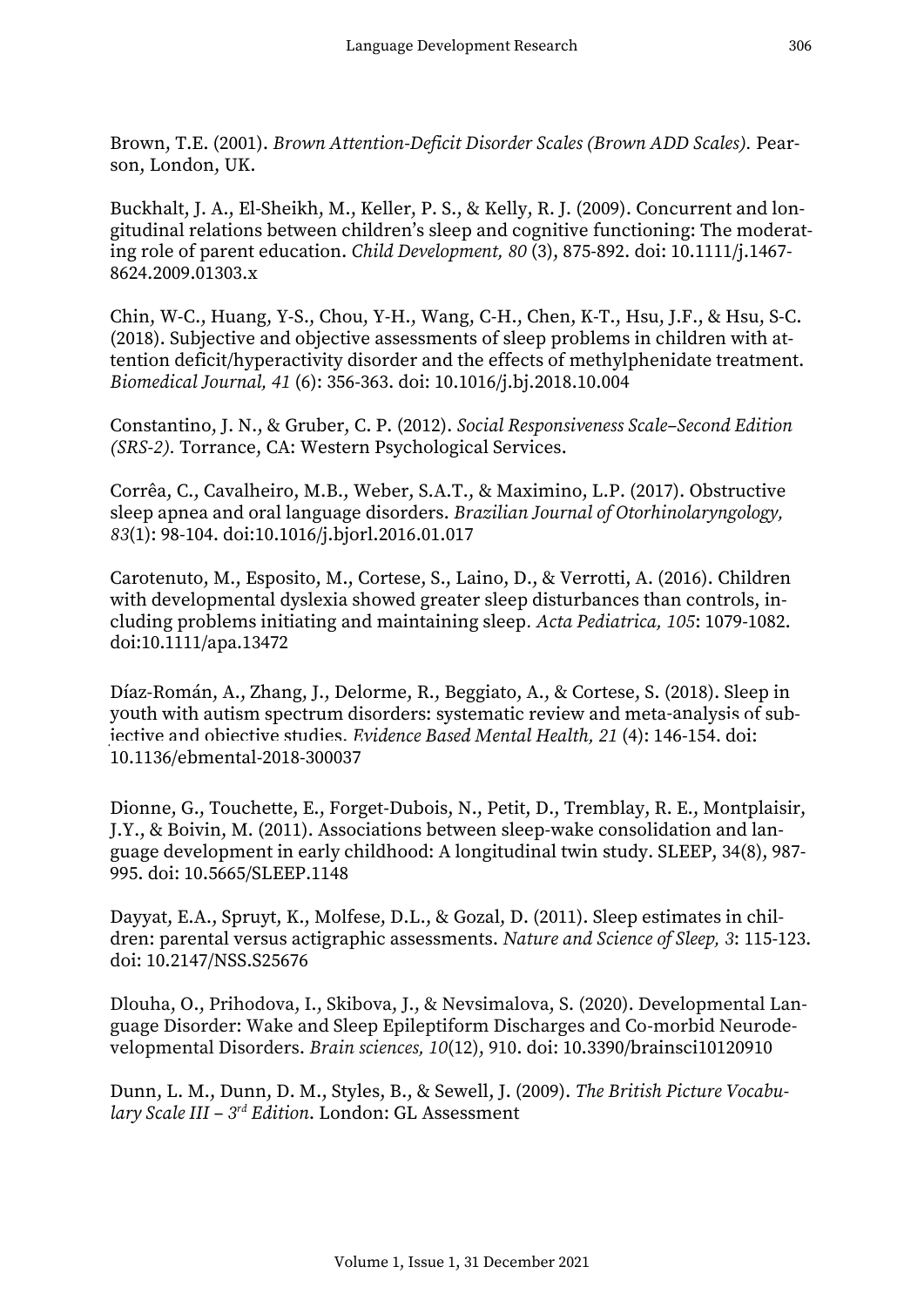Earle, F. S., Landi, N., & Myers, E. B. (2017). Sleep duration predicts behavioural and neural differences in adult speech sound learning. *Neuroscience Letters, 636:* 77–82. doi: 10.1016/j.neulet.2016.10.044

Echenne, B., Cheminai, R., Rivier, F., Negre, C., Touchon, J., & Billiard, M. (1992). Epileptic electroencephalographic abnormalities and developmental dysphasias: a study of 32 patients. *Brain and Development, 14*(4) : 216-225. doi:10.1016/SO387- 7604(12)80233-6

Elliott, C. D., & Smith, P. (2011). *The British Ability Scales, 3rd Edition*. London: GL Assessment

Elrod, M.G., & Hood, B.S. (2015). Sleep differences among children with autism spectrum disorders and typically developing peers: a meta-analysis*. Journal of Developmental and Behavioural Pediatrics, 36* (3): 166-177. doi: 10.1097/DBP.0000000000000140

Fabbro, F., Zucca, C., Molteni, M., & Borgatti, R. (2000). EEG abnormalities during slow sleep in children with developmental language disorders. *SAGGI-Neuropsicologia Infantile Psicopedagogia Riabilitazione, 26*(1), 41-48. doi: 10.7860/JCDR/2015/13920.6168

Fletcher, F., Knowland, V. C. P., Walker, S., Gaskell, M. G., Norbury, C., & Henderson, L-M (2019). Atypicalities in sleep and semantic consolidation in autism. *Developmental Science,* doi: 10.1111/desc.12906.

Hayton, J., Marshall, J., & Dimitriou, D. (2021). Lights out: examining sleep in children with vision impairment. *Brain Science, 11*(4): 421. doi: 10.3390/brainsci11040421

Henderson, L. M., Weighall, A. R., Brown, H., & Gaskell, G. (2012). Consolidation of vocabulary is associated with sleep in children. *Developmental Science, 15* (5), 674-687. doi: 10.1111/desc.12639

Horváth, K, Myers, K, Foster, R., & Plunkett, K. (2015). Napping facilitates word learning in early lexical development. *Journal of Sleep Research, 24* (5): 503-509. doi: 10.1111/jsr.12306.

Humphreys, J.S., Gringras, P., Blair, P.S., Scott, N., Henderson, J., Fleming, P.J., & Emond, A.M. (2014). Sleep patterns in children with autistic spectrum disorders: a prospective cohort study. *Archives of Disease in Childhood, 99***:**114-118. doi: 10.1136/archdischild-2013-304083

Hupbach, A., Gómez, R. L., Bootzin, R. R., & Nadel, L. (2009). Nap-dependent learning in infants. *Developmental Science, 12* (6): 1007-1012. doi: 10.1111/j.1467- 7687.2009.00837.x.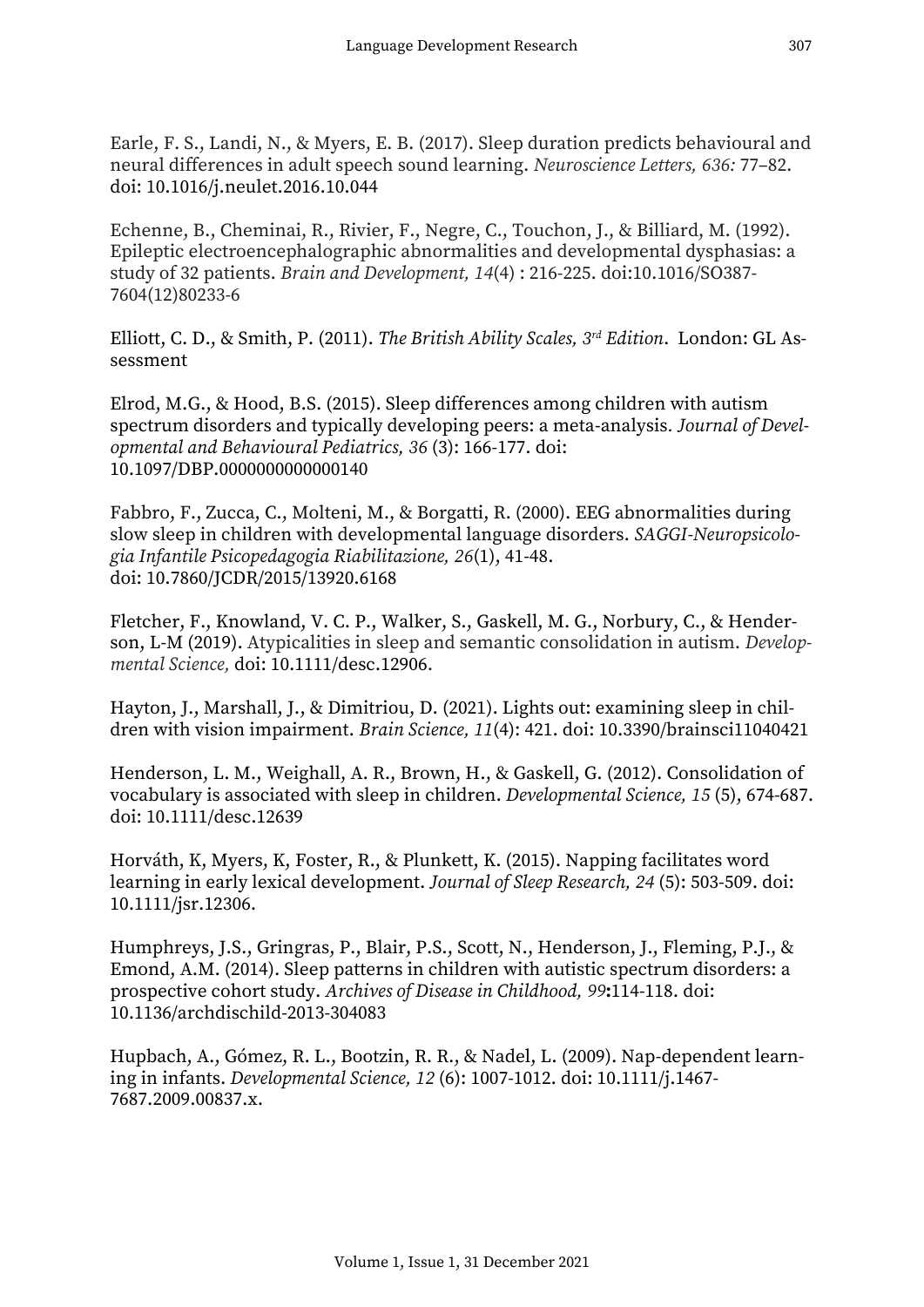Iglowstein, I., Jenni, O. G., Molinari, L., & Largo, R. H. (2003). Sleep duration from infancy to adolescence: reference values and generational trends. *Pediatrics, 111* (2): 302–307. doi: 10.1542/peds.111.2.302.

Knowland, V.C.P, Berens, S., Gaskell, M, G., Walker, S. A., & Henderson, L-M. (2021). Does the maturation of early sleep patterns predict language ability at school entry? A Born in Bradford study. *Journal of Child Language*, 1–23. doi:10.1017/S0305000920000677

Knowland, V.C.P., Fletcher, F., Henderson, L-M., Walker, S., Norbury, C., & Gaskell, M.G. (2019). Sleep promotes phonological learning in children across language and autism spectra. *Journal of Speech, Language and Hearing Research,*  doi.org/10.1044/2019\_JSLHR-S-19-0098

Knowland, V.C.P., van Rijn, E., Gaskell, M.G., & Henderson, L-M. (*in press*). UK children's sleep and anxiety during the COVID-19 pandemic. In press, *BMC Psychology*.

Kurdziel, l., Duclos, K., & Spencer, R. M. (2013). Sleep spindles in midday naps enhance learning in preschool children. *Proceedings of the National Academy of Sciences of the United States of America, 110* (43): 17267-17272. doi:10.1073/pnas.1306418110.

Lam, J. C., Mahone, E. M., Mason, T., & Scharf, S. M. (2011). The effects of napping on cognitive function in pre-schoolers*. Journal of Developmental Behavioral Pediatrics, 32*, 9-97. doi: 10.1097/DBP.0b013e318207ecc7

Lassone, J. M., Rusterholz, T., Kurth, S., Schumacher, A. M., Achermann, P., & LeBourgeois, M. K. (2016). Sleep physiology in toddlers: Effects of missing a nap on subsequent night sleep. *Neurobiology of Sleep and Circadian Rhythms.* 1: 19–26. doi: 10.1016/j.nbscr.2016.08.001

Marini, A., Ozbič, M., Magni, R., & Valeri, G. (2020). Toward a definition of the linguistic profile of children with Autism Spectrum Disorder. *Frontiers in Psychology, 11*: 808. doi: 10.3389/fpsyg.2020.00808. eCollection 2020.

Markovich, A.N., Gendron, M.A., & Corkum, P.V. (2014). Validating the Children's Sleep Habits Questionnaire against polysomnography and actigraphy in school aged children. *Frontiers in Psychiatry, 6* (5): 188. doi: 10.3389/fpsyt.2014.00188

Mehta, T.R., Gurung, P., Nene, Y., Fayyaz, M., & Bollu, P.C. (2019). Sleep and ADHD: A review article. *Current Developmental Disorders Reports, 6*: 228–234. doi:10.1007/s40474-019-00178-6

Meltzer, L. J., Montgomery-Downs, H. E., Insana, S. P., Walsh, C. M., (2012). Use of actigraphy for assessment in pediatric sleep research. *Sleep Medicine Review, 16*(5): 463–475. doi:10.1016/j.smrv.2011.10.002.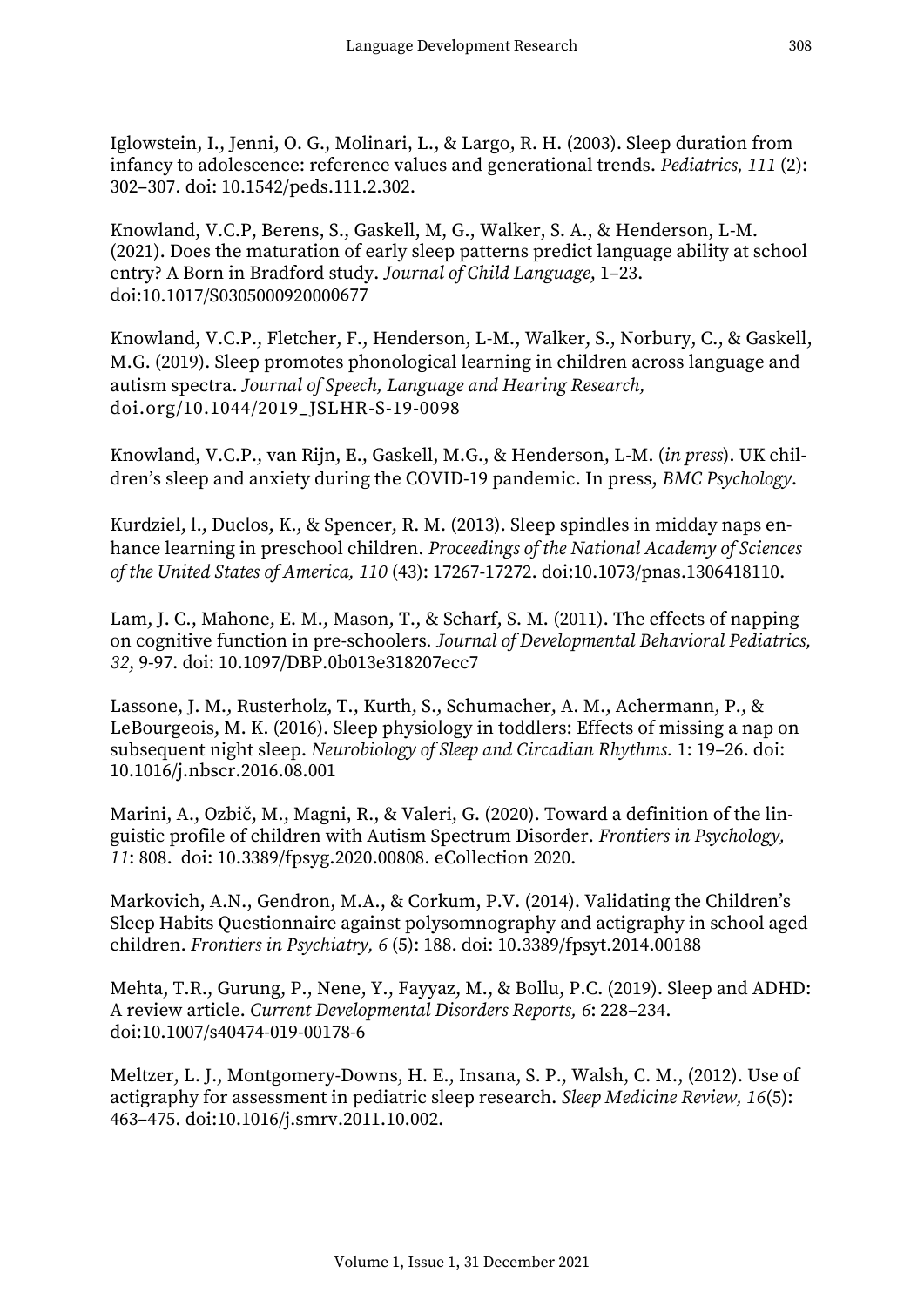Meltzer, L.J., Walsh, C.M., Traylor, J., & Westin, A.M.L. (2012). Direct comparison of two new actigraphs and polysomnography in children and adolescents. *Sleep, 35* (1): 159-166. doi: 10.5665/sleep.1608

Mohammed, D., Park, V., Bogaardt, H., & Docking, K. (2021). The impact of childhood obstructive sleep apnea on speech and oral language development: a systematic review. *Sleep Medicine, 81*: 144-153. doi: 10.1016/j.sleep.2021.02.015

Norbury, C.F., Gooch, D., Wray, C., Baird, G., Charman, T., Simonoff, E., Vamvakas, G., & Pickles, A. (2016). The impact of nonverbal ability on prevalence and clinical presentation of language disorder: evidence from a population study*. Journal of Child Psychology & Psychiatry, 57* (11): 1247-1257. doi: 10.1111/jcpp.12573

O'Driscoll, D.M., Foster, A.M., Davey, M.J., Nixon, G.M., & Horne, R.S.C. (2010) Can actigraphy measure sleep fragmentation in children? *Archives of Disease in Childhood, 95* (12):1031-1033. doi: 10.1136/adc.2009.166561

Overvliet, G.M., Besseling, R.M.H., Vles, J.S.H., Hofman, P.A.M., van Hall, M.H.J.A., Backes, W.H., & Aldenkamp, A.P. (2011). Association between frequency of nocturnal epilepsy and language disturbance in children. Pediatric Neurology, 44(5): 333- 339. doi: 10.1016/j.pediatrneurol.2010.10.014

Owens, J. A., Spirito, A., & McGuinn, M. (2000). The Children's Sleep Habits Questionnaire (CSHQ): psychometric properties of a survey instrument for school-aged children. *Sleep, 23* (8), 1043-1051.

Paller, K. A., Creery, J.D., & Schechtman, E. (2021). Memory and sleep: how sleep cognition can change the waking mind for the better. *Annual Review of Psychology, 72*: 123-150. doi: 10.1146/annurev-psych-010419-050815.

Picard, A., Heraut, F. C., Bouskraoui, M., Lemoine, M., Lacert, P., & Delattre, J. (1998). Sleep EEG and developmental dysphasia. *Developmental Medicine & Child Neurology, 40*(9), 595-599. doi: 10.1111/j.1469-8749.1998.tb15424.x

Quach, J., Hiscock, H., Canterford, L., & Wake, M. (2009). Outcomes of child sleep problems over the school-transition period: Australian population longitudinal study. *Pediatrics, 123* (5): 1287-1292. doi: 10.1542/peds.2008-1860

Reynolds, A.M., Soke, G.N., Sabourin, K.R., Hepburn, S., Katz, T., Wiggins, L.D., Schieve, L.A., & Levy, S.E. (2019). Sleep problems in 2- to 5-year-olds with Autism Spectrum Disorder and other developmental delays. *Pediatrics, 143* (3):e20180492. doi: 10.1542/peds.2018-0492

Semel, E., & Wiig, E. H. (2017). *Clinical Evaluation of Language Fundamentals 5th UK Edition* (CELF-5UK). Pearson Education Ltd, Pearson, London: UK.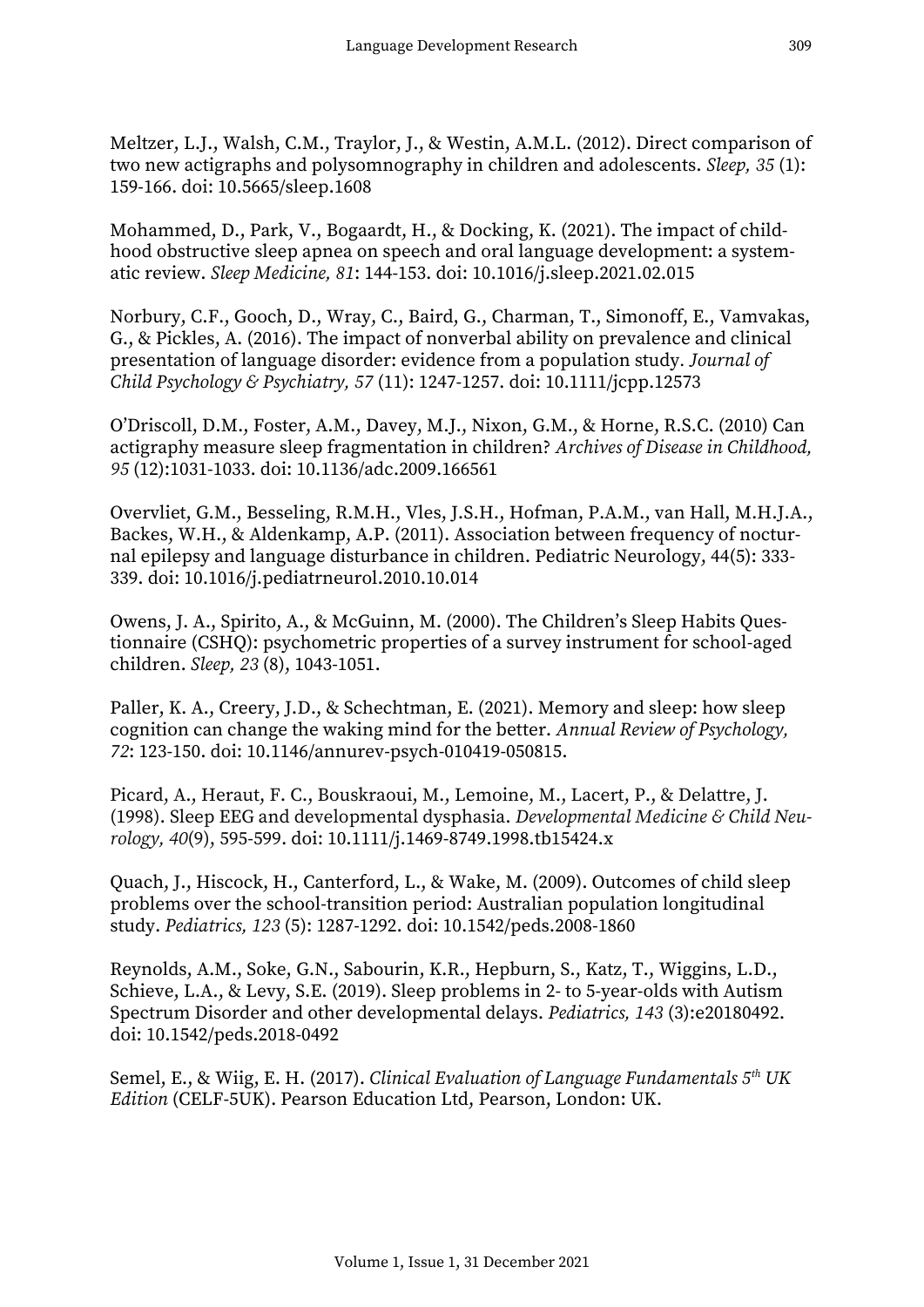Shahveisi, K., Jalali, A., Moloudi, M.R., Moradi, S., Maroufi, A., & Khazaie, H. (2018). Sleep architecture in patients with primary snoring and obstructive sleep apnea. Basic Clinical Neuroscience, 9(2): 147-156. doi: 10.29252/NIRP.BCN.9.2.147

Sitnick, S.L., Goodlin-Jones, B.L., & Anders, T.F. (2008). The use of actigraphy to study sleep disorders in preschoolers: some concerns about detection of nighttime awakenings. *Sleep, 31*: 395e401. doi: 10.1093/sleep/31.3.395

Smithson, L., Baird, T., Tamana, S. K., Lau, A., Mariasine, J., Chikum, J., Lefebvre, D. L., Subbarao, P., Becker, A. B., Turvey, S. E., & Sears, M. R. (2018). Shorter sleep duration is associated with reduced cognitive development at two years of age. *Sleep Medicine, 48*: 131-139. doi : 10.1016/j.sleep.2018.04.005

Touchette, E., Petit, D., Séquin, J. R., Boivin, M., Tremblay, R. E., & Montplaisir, J. Y. (2007). Associations between sleep duration patterns and behavioural/cognitive functioning at school entry. *Sleep, 30* (9), 1213-1219. doi: 10.1093/sleep/30.9.1213

Verhoeff, M.E., Blanken, L.M.E., Kocevska, D., Mileva-Seitz, V.R., Jaddoe, V.W.V., White, T., Verhulst, F., Luijk, M.P.C.M., & Tiemeier, H. (2018). The bidirectional association between sleep problems and autism spectrum disorder: a populationbased cohort study. *Molecular Autism 9*:8. doi:10.1186/s13229-018-0194-8

Wagner, R., Torgesen, J., Rashotte, C., & Pearson, N. A. (2013). *Comprehensive Test of Phonological Processing 2nd Edition* (CTOPP2). Pearson Education Ltd, Pearson, London: UK.

Williams, D., Botting, N., & Boucher, J. (2008). Language in autism and specific language impairment: where are the links? *Psychological Bulletin, 134*(6): 944-963. doi: 10.1037/a0013743

## **Data, Code and Materials Availability Statement**

The dataset supporting the conclusions of this article are available on the Open Science Forum (https://osf.io/y4evw/) along with analysis scripts. A number of questionnaires and assessments were used in the construction of these data: a Sleep History questionnaire developed by the research team is available in Supplementary Materials at the end of this manuscript; the Children's Sleep Habits Questionnaire (CSHQ; Owens, Spirito & McGuinn, 2000) is available online at [https://depts.washing](https://depts.washington.edu/dbpeds/Screening%20Tools/ScreeningTools.html)[ton.edu/dbpeds/Screening%20Tools/ScreeningTools.html;](https://depts.washington.edu/dbpeds/Screening%20Tools/ScreeningTools.html) the following materials are copyrighted, on which grounds the editor has granted exemption from sharing (19th April, 2021):

- Children's Communication Checklist-2 (CCC-2; Bishop, 2003)
- Social Responsiveness Scale 2 (SRS; Constantino & Gruber, 2012)
- Brown Attention Deficit Disorder scales (ADD; Brown, 2001)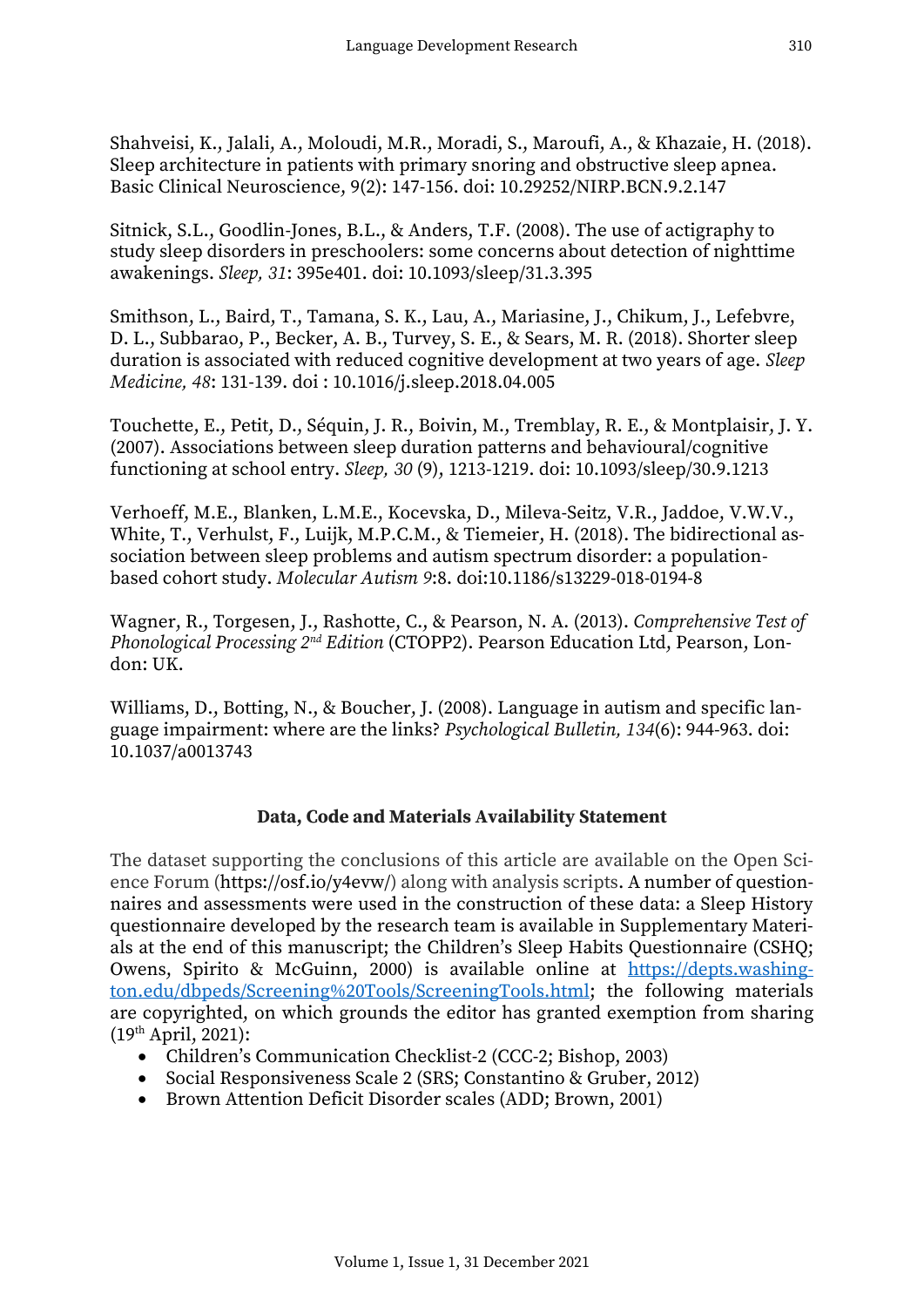- British Picture Vocabulary Scale, 3rd Edition (BPVS-III; Dunn, Dunn, Styles & Sewell, 2009)
- British Ability Scale 3<sup>rd</sup> Edition (BAS-3; Elliott & Smith, 2011)
- Comprehensive Test of Phonological Processing- 2<sup>nd</sup> Edition (CTOPP-2; Wagner, Torgesen, Rashotte & Pearson, 2013)
- Clinical Evaluation of Language Fundamentals 5<sup>th</sup> Edition (CELF-5; Semel & Wiig, 2017)

## **Ethics Approval and Consent**

Approval for this work was granted by the Department of Psychology Research Ethics Committee at the University of York. All parents gave informed, written consent, and all children gave verbal assent before any data were collected.

## **Authorship and Contributorship Statement**

All authors designed the study, edited the manuscript and approved the final version. MR collected the data. VK analysed the data and wrote the manuscript.

## **Acknowledgements**

The authors would like to thank all families who so generously gave their time. This work was funded by ESRC grant ref ES/N009924/1 awarded to Lisa Henderson, Gareth Gaskell and Courtenay Norbury.

## **Supplementary Materials**

## **Descriptive sleep history**

- Q1. How old is your child (years, months; e.g., 12 years 6 months) Years \_\_\_\_\_\_\_\_\_\_\_\_\_ Months \_\_\_\_\_\_\_\_\_
- Q2. What was your child's gender at birth? Male Female
- Q3. Do they identify with a different gender now? Yes  $N<sub>0</sub>$
- Q4. What is your child's main language?  $\Box$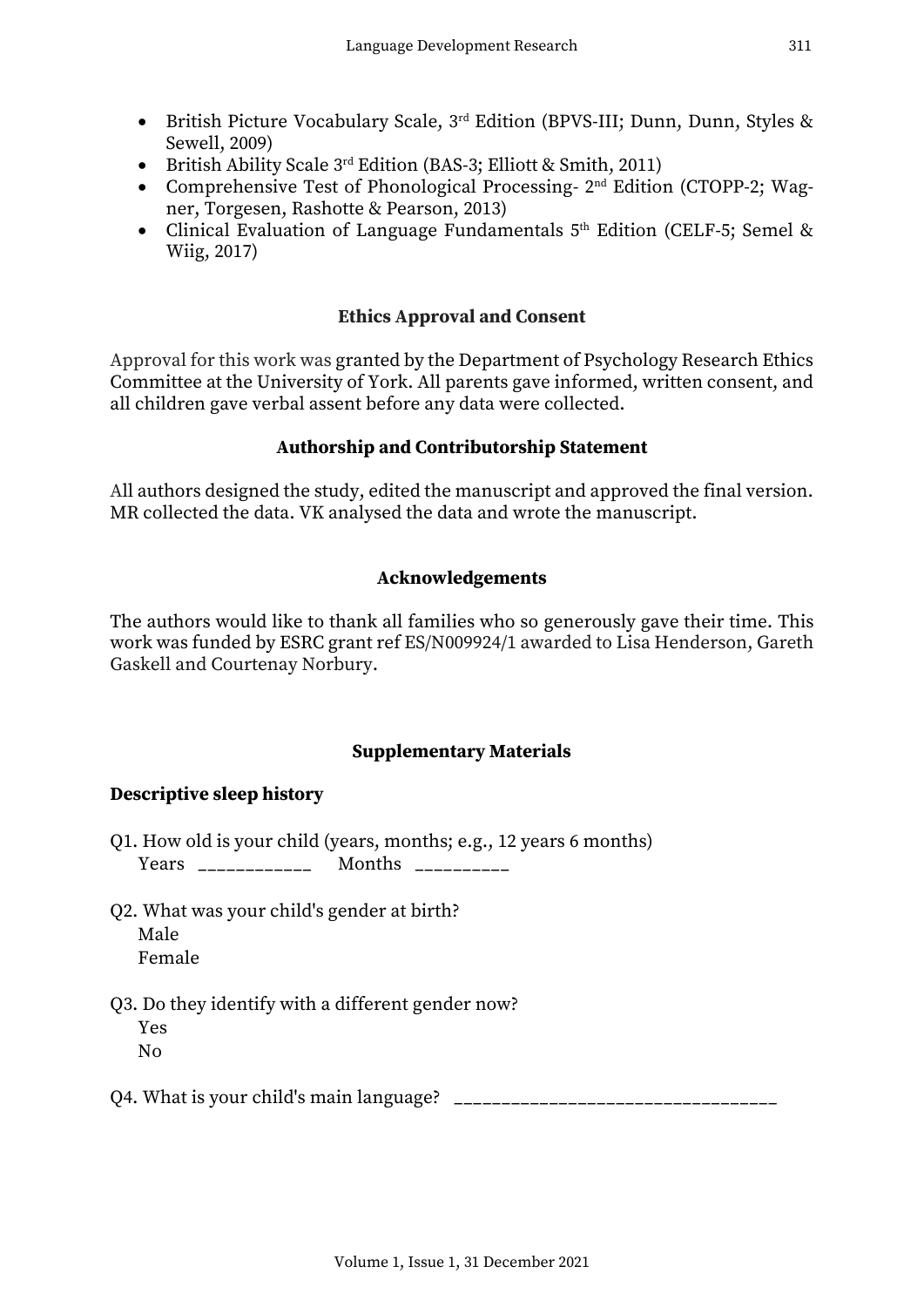Q5. Does your child speak any other languages as well as they speak their main language? \_\_\_\_\_\_\_\_\_\_\_\_\_\_\_\_\_\_\_\_\_\_\_\_\_\_\_\_\_\_\_\_\_

Q6. In total, how many children (0-18) live in your household? \_\_\_\_\_\_\_\_\_\_\_\_

Q7. Of these, how many are older than the child you are filling in this questionnaire about? \_\_\_\_\_\_\_\_\_\_\_

Q8. What is the highest educational qualification achieved by someone in your child's household? \_\_\_\_\_\_\_\_\_\_\_\_\_\_\_\_\_\_\_\_\_\_\_\_\_\_\_\_\_\_\_\_\_\_\_\_\_\_\_\_\_\_\_\_\_\_\_\_\_\_\_\_\_\_\_\_

Q9. Does your child have difficulties with language development?

Yes No I'm not sure

Q10. Does your child receive support for their language development at school, or have they received support in the past? *{Asked if Yes or I'm not sure in response to Q9}*

Q11. Does your child see a speech and language therapist to support their language development, or have they seen one in the past? *{Asked if Yes or I'm not sure in response to Q9}* \_\_\_\_\_\_\_\_\_\_\_\_\_\_\_\_\_\_\_\_\_\_\_\_\_\_\_\_\_\_\_\_\_\_\_\_\_\_\_\_\_\_\_\_\_\_\_\_\_\_\_\_\_\_\_\_\_\_\_\_

Q12. Please describe your child's language difficulties and what their diagnosis is, if they have one. (Your description here might include whether your child has difficulties with understanding spoken language and/or with speaking, and whether they have a diagnosis such as Developmental Language Disorder.) *{Asked if Yes or I'm not sure in response to Q9}* \_\_\_\_\_\_\_\_\_\_\_\_\_\_\_\_\_\_\_\_\_\_\_\_\_\_\_\_\_\_\_\_\_\_\_\_\_\_\_\_\_\_\_\_\_\_\_

Q13. Does your child have a diagnosis, or possible diagnosis, of any other developmental disorders?

ASD ADHD Developmental Co-ordination Disorder Dyslexia Other \_\_\_\_\_\_\_\_\_\_\_\_\_\_ None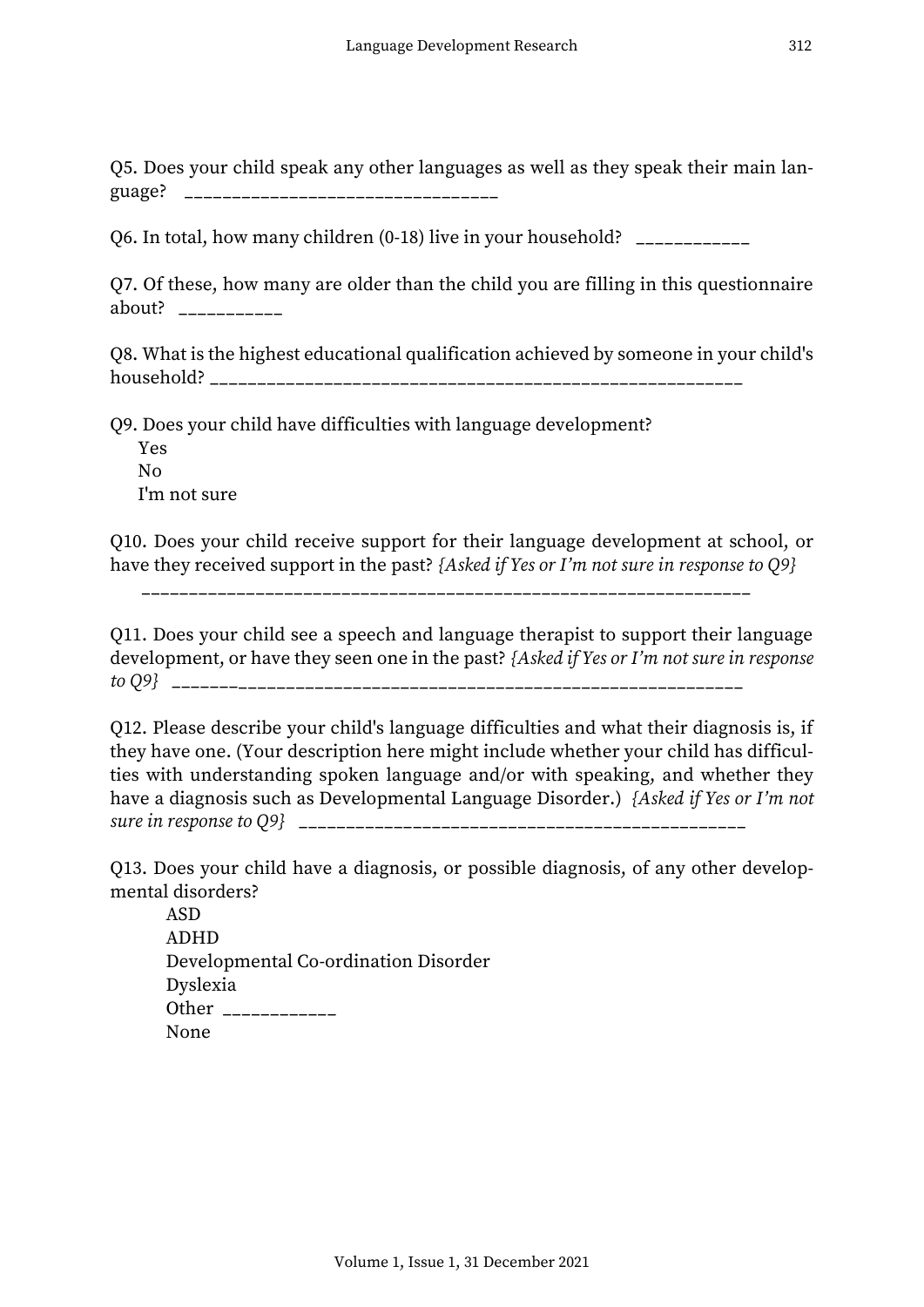Q14. Are you currently worried about your child's sleep?

Yes  $N<sub>0</sub>$ Somewhat

Q15. Please tell us what currently concerns you about your child's sleep: *{Asked if Yes or Somewhat in response to Q14}* \_\_\_\_\_\_\_\_\_\_\_\_\_\_\_\_\_\_\_\_\_\_\_\_\_\_\_\_\_\_\_\_\_\_\_\_\_

Q16. Have you ever sought support for your child's sleep from a GP or other health professional? *{Asked if Yes or Somewhat in response to Q14}*

Yes No

Q17. Were you worried about your child's sleep when they were younger?

Yes No Somewhat

Q18. Please tell us why you were worried about your child's sleep when they were younger, and how old your child was when their sleep was a concern: *{Asked if Yes or Somewhat in response to Q17} \_\_\_\_\_\_\_\_\_\_\_\_\_*\_\_\_\_\_\_\_\_\_\_\_\_\_\_\_\_\_\_\_\_\_\_\_\_\_\_\_\_\_\_\_\_\_\_\_

Q19. Have you ever sought support for your child's sleep from a GP or other professional? *{Asked if Yes or Somewhat in response to Q17}*\_\_\_\_\_\_\_\_\_\_\_\_\_\_\_\_\_\_\_\_\_\_\_\_\_\_\_\_

\_\_\_\_\_\_\_\_\_\_\_\_\_\_\_\_\_\_\_\_\_\_\_\_\_\_\_\_\_\_\_\_\_\_\_\_\_\_\_\_\_\_\_\_\_\_\_\_\_\_\_\_\_\_\_\_\_\_\_\_\_\_\_\_

Q20. What does a good night of sleep look like for your child?

Q21. How many times a week do you typically see this pattern of good sleep?

Q22. What does a bad night of sleep look like for your child?

\_\_\_\_\_\_\_\_\_\_\_\_\_\_\_\_\_\_\_\_\_\_\_\_\_\_\_\_\_\_\_\_\_\_\_\_\_\_\_\_\_\_\_\_\_\_\_\_\_\_\_\_\_\_\_\_\_\_\_\_\_\_\_\_

Q23. How many times a week do you typically see this pattern of bad sleep?

 $\frac{1}{2}$  and  $\frac{1}{2}$  and  $\frac{1}{2}$  and  $\frac{1}{2}$ 

\_\_\_\_\_\_\_\_

Q24. Does your child currently take daytime naps?

Yes No

Q25. How many times a day does your child usually nap? *{Asked if Yes in response to Q24}*\_\_\_\_\_\_\_\_\_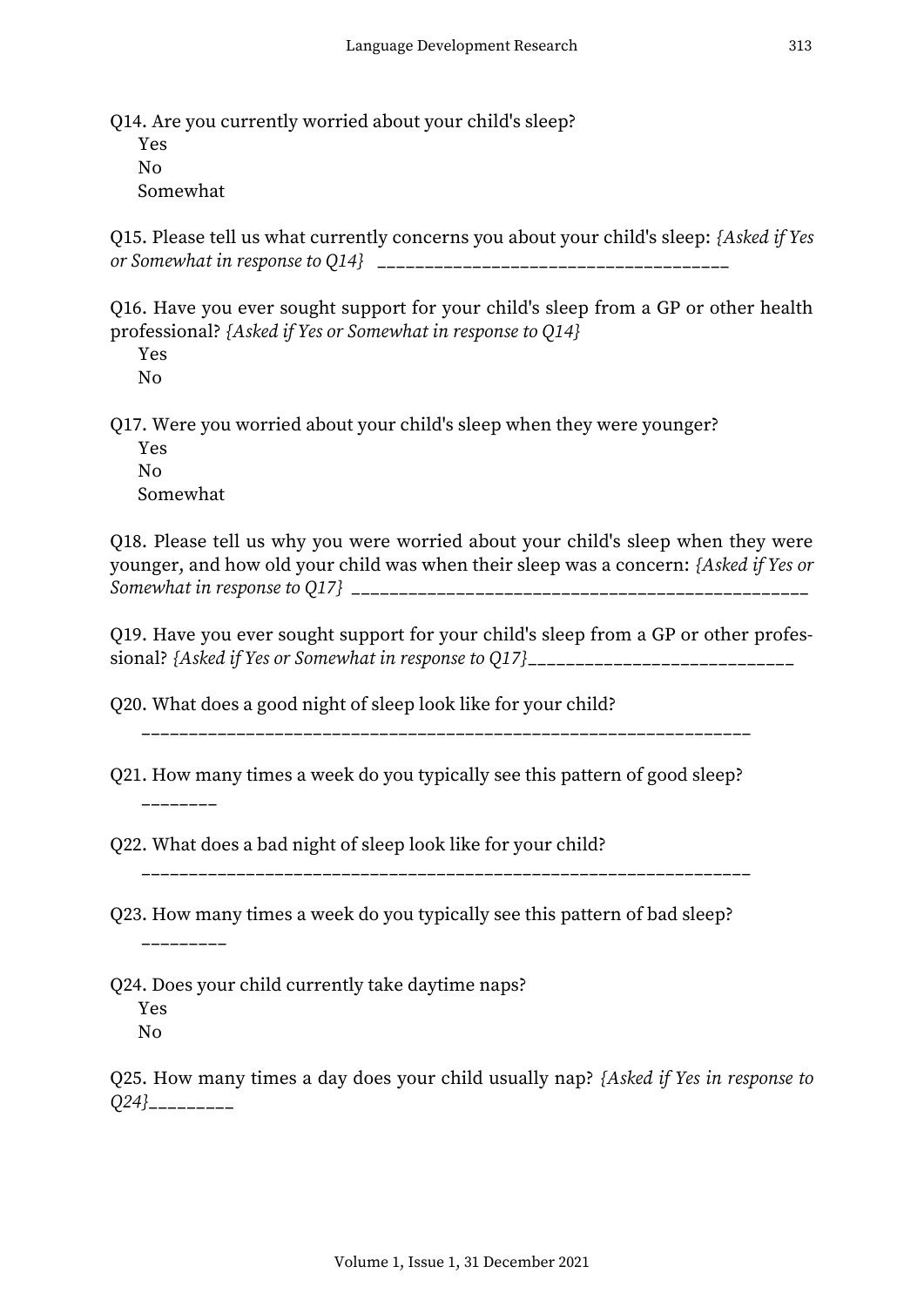Q26. When your child naps in the day how long do they usually sleep for? *{Asked if Yes in response to Q24}*\_\_\_\_\_\_\_\_\_

Q27. How many days a week does your child nap? *{Asked if Yes in response to Q24}*

\_\_\_\_\_\_\_\_\_

Q28. At what age did your child stop napping in the day? Please tell us in Years and Months if you can (it might help to remember if it was linked with an event like start $ing$  nursery)  $\frac{1}{2}$ 

Q29. Does your child get anxious about going to bed at night? Yes Somewhat No

Q30. Can you describe your child's bedtime routine? This might start when they have a bath, watch a special TV programme or when you ask them to go to bed.

\_\_\_\_\_\_\_\_\_\_\_\_\_\_\_\_\_\_\_\_\_\_\_\_\_\_\_\_\_\_\_\_\_\_\_\_\_\_\_\_\_\_\_\_\_\_\_\_\_\_\_\_\_\_\_\_\_\_\_\_\_\_\_\_

Q31. How long does it take from when you start this routine to when your child falls asleep?

\_\_\_\_\_\_\_\_\_

Q32. Once you've left your child's bedroom, how many times do you typically have to go back to their room or put them back to bed before they fall asleep?

\_\_\_\_\_\_\_\_\_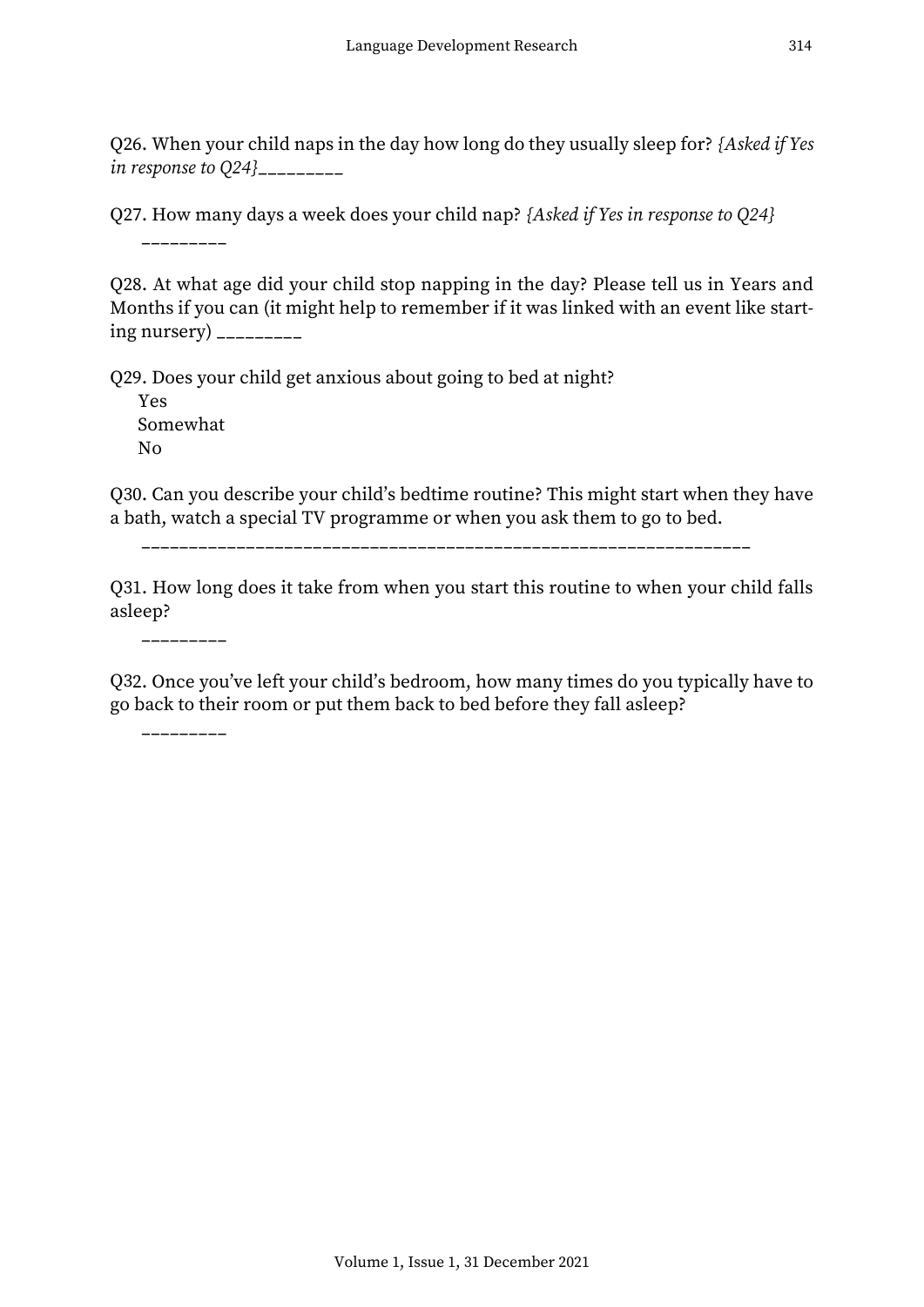|                  | UnWeighted |                 |                 |          |            | Weighted |                 |                        |          |            |
|------------------|------------|-----------------|-----------------|----------|------------|----------|-----------------|------------------------|----------|------------|
|                  | В          | Lower<br>95% CI | Upper<br>95% CI | t        | p          | B        | Lower<br>95% CI | <b>Upper</b><br>95% CI | t        | p          |
| <b>Intercept</b> | 47.98      | 42.72           | 53.24           | 17.866   | $0.001***$ | 44.96    | 40.03           | 49.88                  | 17.879   | $0.001***$ |
| LD group         | 2.72       | 0.15            | 5.29            | 2.071    | $0.040*$   | 3.21     | 0.98            | 5.44                   | 2.820    | $0.005***$ |
| Age              | $-0.07$    | $-0.11$         | $-0.02$         | $-2.664$ | $0.008**$  | $-0.04$  | $-0.08$         | 0.01                   | $-1.530$ | 0.128      |
| <b>Sex</b>       | 1.49       | $-0.75$         | 3.74            | 1.305    | 0.194      | 2.05     | $-0.24$         | 4.34                   | 1.756    | 0.081      |
| <b>Attention</b> | 9.63       | 0.68            | 18.59           | 2.108    | $0.036*$   | 8.90     | $-0.21$         | 18.01                  | 1.915    | 0.057      |
| Literacy         | 1.86       | $-2.76$         | 6.48            | 0.790    | 0.431      | 2.93     | $-1.30$         | 7.15                   | 1.359    | 0.176      |
| <b>Social</b>    | 7.65       | 0.48            | 14.83           | 2.091    | $0.038*$   | 6.72     | $-1.22$         | 14.66                  | 1.659    | 0.099      |

**Table SM1.** *Unweighted and weighted regression models predicting CSHQ Total scores. \*p<0.05, \*\*\*p<0.001. Unweighted model: F (6,189) = 4.40, p < 0.001; Weighted model: F (11.2, 189) = 3.213, p = 0.005.*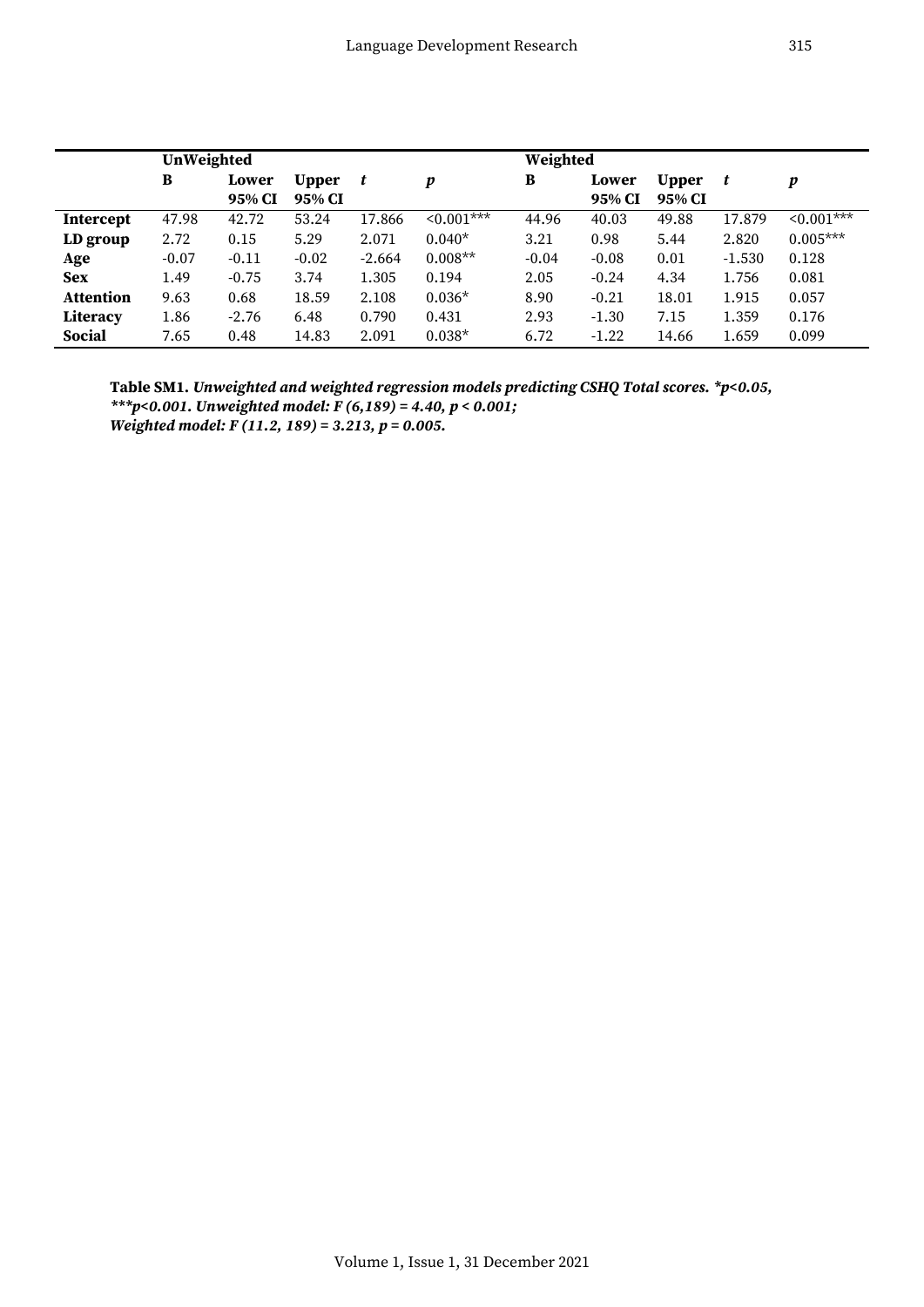|                    |                                    | <b>Actigraphy measures</b>                |                                          |                                    |                              |                                 |                             |  |  |
|--------------------|------------------------------------|-------------------------------------------|------------------------------------------|------------------------------------|------------------------------|---------------------------------|-----------------------------|--|--|
|                    |                                    | <b>Sleep</b><br><b>Duration</b><br>(mins) | <b>Sleep</b><br><b>Efficiency</b><br>(%) | Sleep on-<br>set latency<br>(mins) | Average<br>activity/<br>min  | <b>Bed time</b>                 | Get-up<br>time              |  |  |
|                    | <b>Bedtime resistance</b>          |                                           |                                          |                                    |                              | $r(38) = -0.09$ ,<br>$p = .585$ |                             |  |  |
|                    | Sleep onset delay                  |                                           |                                          | $r(38)=.46,$<br>$p = .003$         |                              |                                 |                             |  |  |
|                    | <b>Sleep duration</b>              | $r(38) = .08$ ,<br>$p = .607$             |                                          |                                    |                              |                                 |                             |  |  |
|                    | <b>Sleep anxiety</b>               |                                           |                                          | $r(38) = -.12,$<br>$p = 0.460$     |                              |                                 |                             |  |  |
|                    | <b>Night wakings</b>               |                                           | $r(38) = -.05,$<br>$p = 0.768$           |                                    |                              |                                 |                             |  |  |
|                    | Parasomnias                        |                                           |                                          |                                    | $r(38)=0.012,$<br>$p = .941$ |                                 |                             |  |  |
| Parent-report CSHQ | <b>SDB</b>                         |                                           | $r(38)=0.24,$<br>$p = 129$               |                                    |                              |                                 |                             |  |  |
|                    | <b>Daytime sleepiness</b>          | $r(38)=.20,$<br>$p=217$                   | $r$ (38)=.181,<br>$p = 0.264$            |                                    |                              |                                 |                             |  |  |
|                    | <b>Total score</b>                 | $r(38)=.12,$<br>$p = -478$                | $r(38)=0.20$ ,<br>$p = 0.215$            | $r(38) = -0.11$ ,<br>$p = .491$    | $r(38)=0.05,$<br>$p = .784$  | $r(38) = -.08,$<br>$p = .627$   | $r(38)=0.24$ ,<br>$p = 132$ |  |  |
|                    | <b>Bed-time</b>                    |                                           |                                          |                                    |                              | $r(36)=.35,$<br>$p = 0.033$     |                             |  |  |
|                    | Get-up time                        |                                           |                                          |                                    |                              |                                 | $r(30)=60,$<br>p<0.001      |  |  |
|                    | <b>Sleep</b><br>duration<br>(mins) | $r(30)=.49,$<br>$p = .004$                |                                          |                                    |                              |                                 |                             |  |  |

**Table SM2.** *Pearsons correlations between parent-reported Child Sleep Habits Questionnaire (CSHQ) responses and actigraphy-derived measures of total sleep time, efficiency, bed time and get up times. Correlations are reported for theoretically relevant associations.*